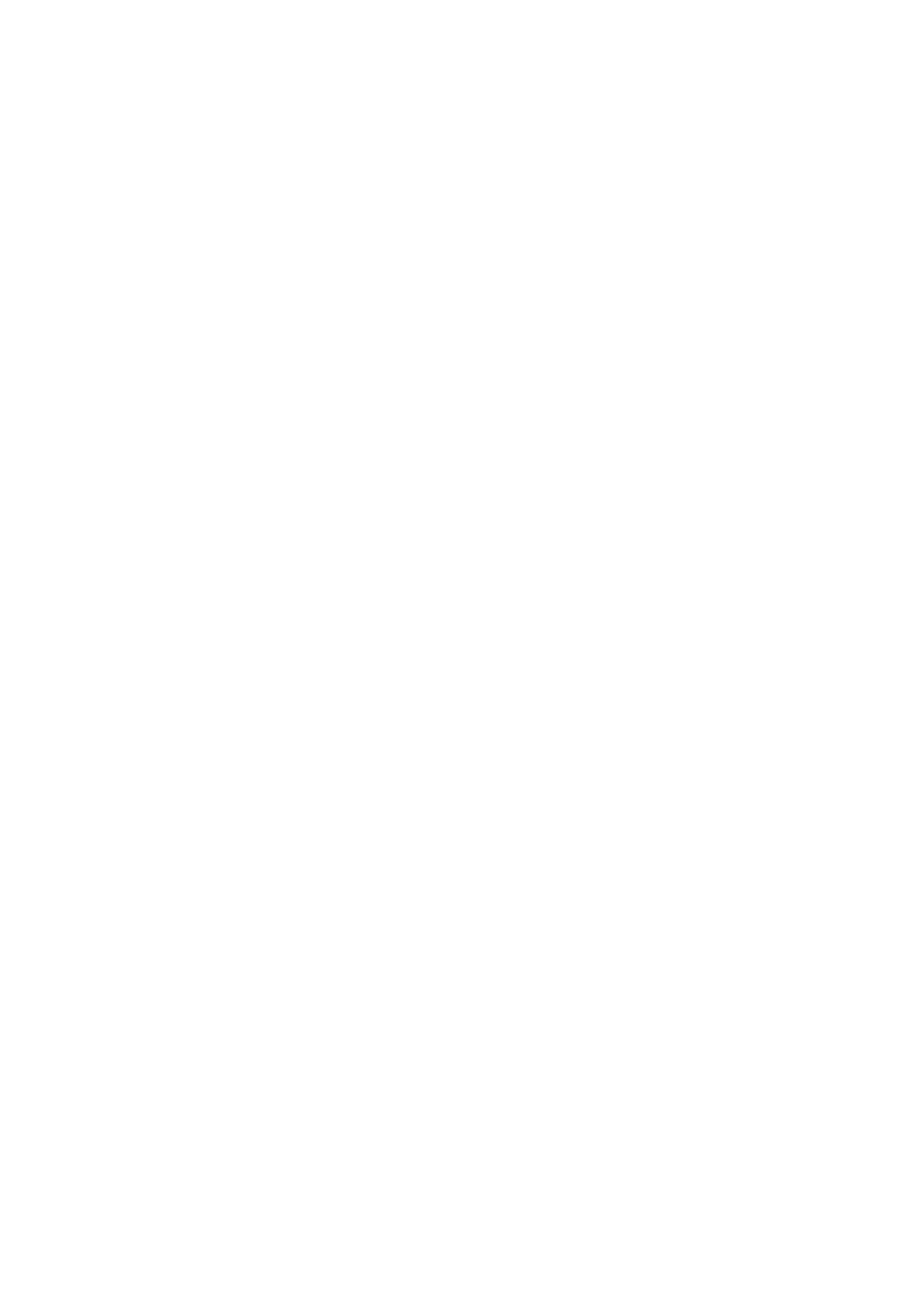# **UNITED STATES SECURITIES AND EXCHANGE COMMISSION Washington, DC 20549**

# **FORM 10-Q**

#### **(Mark One)**

☑ **QUARTERLY REPORT PURSUANT TO SECTION 13 OR 15(d) OF THE SECURITIES EXCHANGE ACT OF 1934**

**For the quarterly period ended June 30, 2009**

**OR**

# o **TRANSITION REPORT PURSUANT TO SECTION 13 OR 15(d) OF THE SECURITIES EXCHANGE ACT OF 1934**

**Commission File Number: 001-33637**



# **Cumberland Pharmaceuticals Inc.**

(Exact name of registrant as specified in its charter)

**Tennessee**

(State or other jurisdiction of incorporation or organization)

**62-1765329** (I.R.S. Employer Identification No.)

**2525 West End Avenue, Suite 950, Nashville, Tennessee**

(Address of principal executive offices)

**37203** (Zip code)

**(615) 255-0068**

(Registrant's telephone number, including area code)

Indicate by check mark whether the Registrant (1) has filed all reports required to be filed by Section 13 or 15(d) of the Securities Exchange Act of 1934 during the preceding 12 months (or for such shorter period that the registrant was required to file such reports), and (2) has been subject to such filing requirements for the past 90 days. YES o NO  $\boxtimes$ 

Indicate by check mark whether the registrant has submitted electronically and posted on its corporate Web site, if any, every Interactive Data File required to be submitted and posted pursuant to Rule 405 of Regulation S-T (§232.405 of this chapter) during the preceding 12 months (or for such shorter period that the registrant was required to submit and post such files). YES o NO  $\boxtimes$ 

Indicate by check mark whether the registrant is a large accelerated filer, an accelerated filer, a non-accelerated filer, or a smaller reporting company. See the definitions of "large accelerated filer," "accelerated filer" and "smaller reporting company" in Rule 12b-2 of the Exchange Act. (Check one):

Large accelerated filer o Accelerated filer o Non-accelerated filer ☑ Smaller reporting company o (Do not check if a smaller reporting company)

Indicate by check mark whether registrant is a shell company (as defined in Rule 12b-2 of the Exchange Act). YES o NO  $\boxtimes$ 

Indicate the number of shares outstanding of each of the issuer's classes of common stock, as of the latest practicable date.

Class Outstanding at August 28, 2009 Common stock, no par value 19,955,343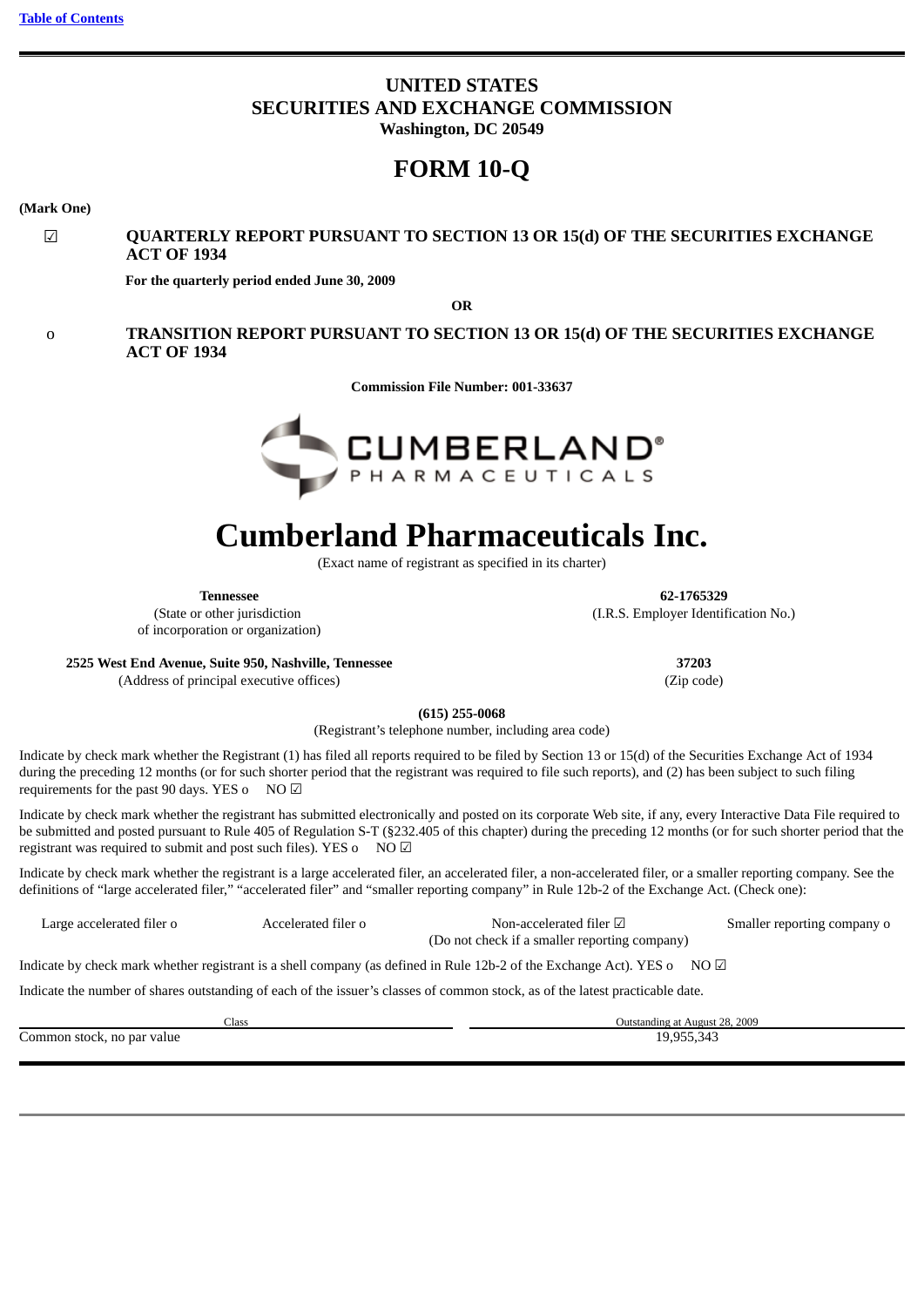#### **CUMBERLAND PHARMACEUTICALS INC. AND SUBSIDIARIES INDEX**

<span id="page-2-0"></span>

| <b>Part I</b> - Financial Information                                                                                  |                |
|------------------------------------------------------------------------------------------------------------------------|----------------|
| Item 1: Financial Statements (unaudited)                                                                               | 1              |
| Condensed Consolidated Balance Sheets as of December 31, 2008 and June 30, 2009                                        | $\mathbf{1}$   |
| Condensed Consolidated Statements of Income for the three and six months ended June 30, 2008 and June 30, 2009         | $\overline{2}$ |
| Condensed Consolidated Statements of Changes in Equity and Comprehensive Income for the six months ended June 30, 2009 | 3              |
| Condensed Consolidated Statements of Cash Flows for the six months ended June 30, 2008 and 2009                        | $\overline{4}$ |
| Item 2. Management's Discussion and Analysis of Financial Condition and Results of Operations                          | 10             |
| Item 3: Quantitative and Qualitative Disclosures About Market Risk                                                     | 16             |
| <b>Item 4T: Controls and Procedures</b>                                                                                | 16             |
| <b>Part II - Other Information</b>                                                                                     |                |
| <b>Item 1: Legal Proceedings</b>                                                                                       | 17             |
| <b>Item 1a: Risk Factors</b>                                                                                           | 17             |
| Item 2: Unregistered Sales of Equity Securities and Use of Proceeds                                                    | 17             |
| <b>Item 3: Defaults Upon Senior Securities</b>                                                                         | 18             |
| Item 4: Submission of Matters to a Vote of Security Holders                                                            | 18             |
| <b>Item 5: Other Information</b>                                                                                       | 18             |
| Item 6: Exhibits                                                                                                       | 18             |
| <b>Signature</b>                                                                                                       | 19             |
| EX-31.1<br>EX-31.2<br>EX-32.1                                                                                          |                |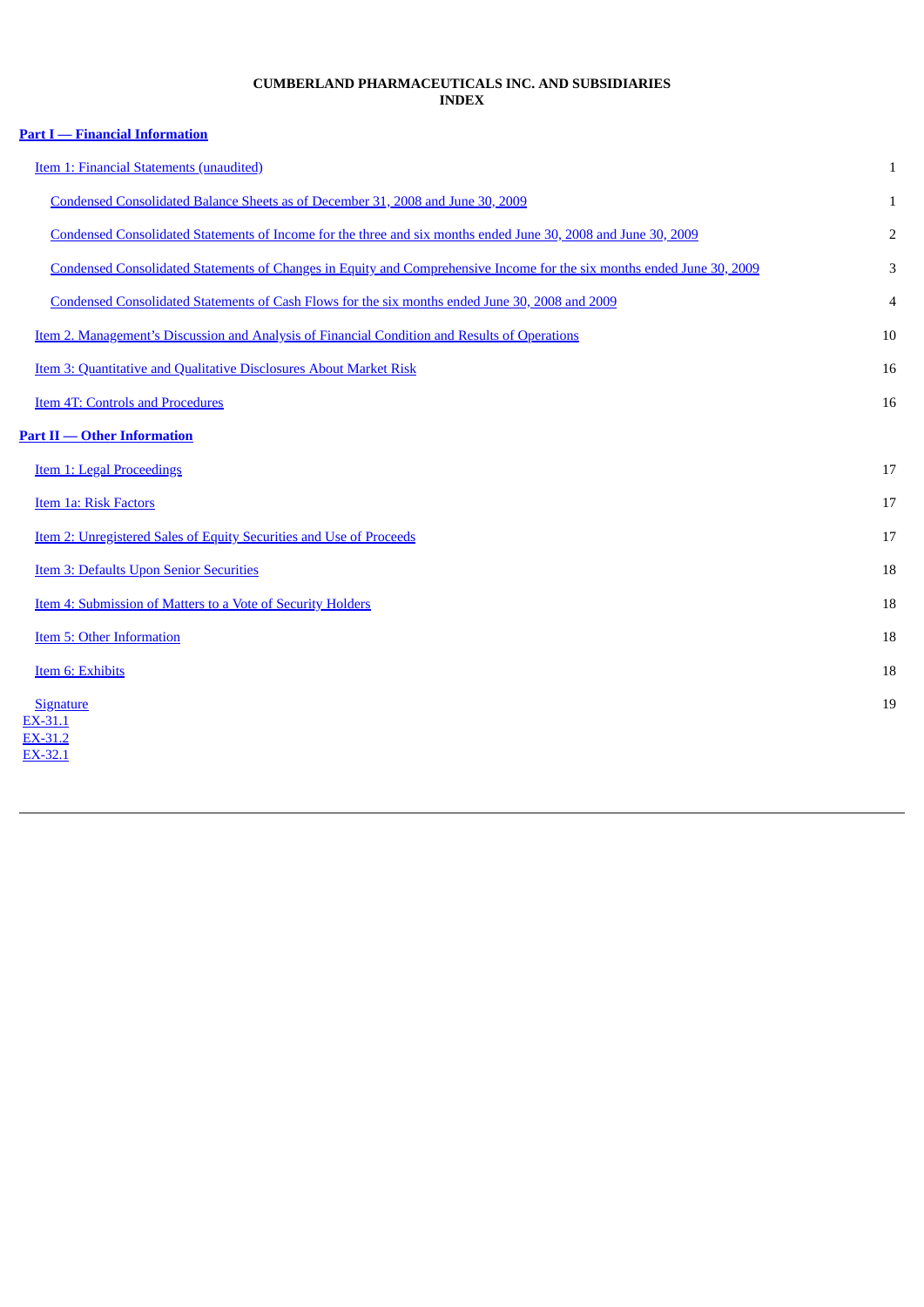# <span id="page-3-2"></span><span id="page-3-1"></span><span id="page-3-0"></span>**PART I — FINANCIAL INFORMATION ITEM 1: FINANCIAL STATEMENTS**

#### **CUMBERLAND PHARMACEUTICALS INC. AND SUBSIDIARIES CONDENSED CONSOLIDATED BALANCE SHEETS (UNAUDITED)**

|                                                              | December 31,<br>2008 | <b>June 30,</b><br>2009 |
|--------------------------------------------------------------|----------------------|-------------------------|
| <b>ASSETS</b>                                                |                      |                         |
|                                                              |                      |                         |
| Current assets:                                              |                      |                         |
| Cash and cash equivalents                                    | \$11,829,551         | \$12,531,110            |
| Accounts receivable, net of allowances                       | 3,129,347            | 3,254,371               |
| Inventories                                                  | 1,762,776            | 1,108,376               |
| Prepaid and other current assets                             | 481,312              | 709,511                 |
| Income taxes receivable<br>Deferred tax assets               |                      | 1,800,632               |
|                                                              | 507,212              | 507,212                 |
| Total current assets                                         | 17,710,198           | 19,911,212              |
| Property and equipment, net                                  | 432,413              | 505,174                 |
| Intangible assets, net                                       | 8,528,732            | 8,226,047               |
| Deferred tax assets                                          | 1,000,031            | 1,000,031               |
| Other assets                                                 | 3,447,813            | 3,705,275               |
|                                                              |                      |                         |
| <b>Total assets</b>                                          | \$31,119,187         | \$33,347,739            |
| <b>LIABILITIES AND EQUITY</b>                                |                      |                         |
| Current liabilities:                                         |                      |                         |
| Current portion of long-term debt                            | \$1,250,000          | \$1,666,667             |
| Current portion of other long-term obligations               | 457,915              | 1,263,491               |
| Accounts payable                                             | 3,257,164            | 2,420,175               |
| Other accrued liabilities                                    | 2,640,855            | 2,586,396               |
| Total current liabilities                                    |                      |                         |
|                                                              | 7,605,934            | 7,936,729               |
| Revolving line of credit                                     | 1,825,951            | 1,825,951               |
| Long-term debt, excluding current portion                    | 3,750,000            | 2,916,666               |
| Other long-term obligations, excluding current portion       | 382,487              | 159,165                 |
|                                                              |                      |                         |
| <b>Total liabilities</b>                                     | 13,564,372           | 12,838,511              |
| Commitments and contingencies                                |                      |                         |
|                                                              |                      |                         |
| Redeemable common stock                                      |                      | 630,000                 |
| Shareholders' equity:                                        |                      |                         |
| Cumberland Pharmaceuticals Inc. shareholders' equity:        |                      |                         |
| Convertible preferred stock - no par value; 3,000,000 shares |                      |                         |
| authorized; 812,749 shares issued and outstanding            | 2,604,070            | 2,604,070               |
| Common stock - no par value; 100,000,000 shares authorized;  |                      |                         |
| 9,903,047 and $10,475,693(1)$ shares issued and outstanding  |                      |                         |
| as of December 31, 2008 and June 30, 2009, respectively      | 13,500,034           | 14,331,181              |
| Retained earnings                                            | 1,450,711            | 2,964,672               |
| Total shareholders' equity                                   | 17,554,815           | 19,899,923              |
|                                                              |                      |                         |
| Noncontrolling interests                                     |                      | (20, 695)               |
|                                                              |                      |                         |
| Total equity                                                 | 17,554,815           | 19,879,228              |
| Total liabilities and equity                                 | \$31,119,187         | \$33,347,739            |

(1) Number of shares issued and outstanding represents total shares of common stock regardless of classification on the consolidated balance sheet. The number of shares of redeemable common stock at June 30, 2009 was 42,000.

See accompanying notes to unaudited condensed consolidated financial statements.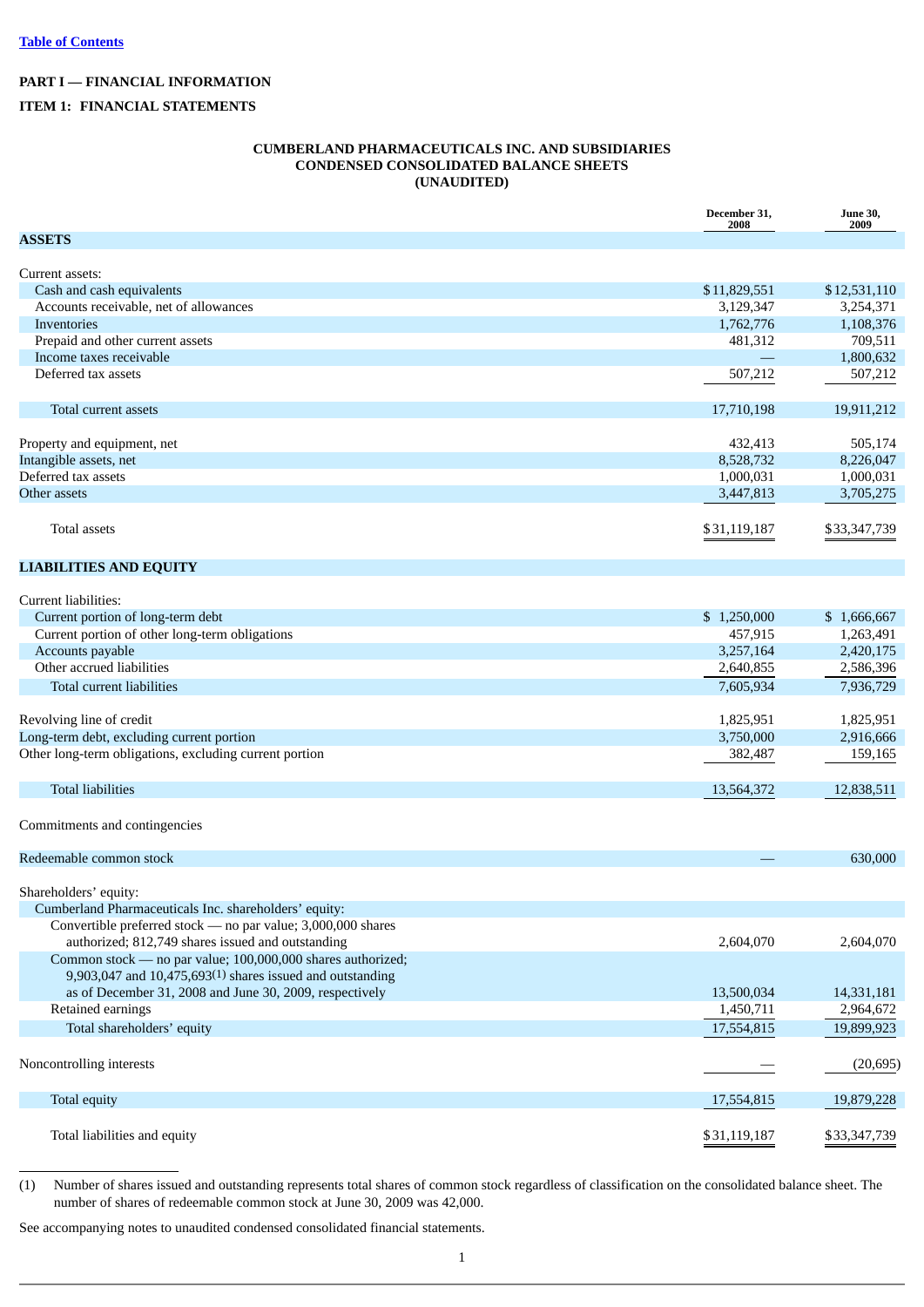#### **CUMBERLAND PHARMACEUTICALS INC. AND SUBSIDIARIES CONDENSED CONSOLIDATED STATEMENTS OF INCOME (UNAUDITED)**

<span id="page-4-0"></span>

|                                                                                  |             | Three months ended June 30, |               | Six months ended June 30, |  |
|----------------------------------------------------------------------------------|-------------|-----------------------------|---------------|---------------------------|--|
|                                                                                  | 2008        | 2009                        | 2008          | 2009                      |  |
| Net revenues                                                                     | \$8,357,532 | \$9,820,613                 | \$16,661,359  | \$19,225,212              |  |
| Costs and expenses:                                                              |             |                             |               |                           |  |
| Cost of products sold                                                            | 737,230     | 777,076                     | 1,492,721     | 1,510,294                 |  |
| Selling and marketing                                                            | 3,644,796   | 4,383,802                   | 7,008,802     | 8,523,989                 |  |
| Research and development                                                         | 918,460     | 2,630,725                   | 2,028,402     | 3,400,842                 |  |
| General and administrative                                                       | 1,021,639   | 1,236,435                   | 2,104,733     | 2,681,298                 |  |
| Amortization of product license right                                            | 171,726     | 171,726                     | 343,452       | 343,452                   |  |
| Other                                                                            | 25,193      | 26,733                      | 51,222        | 54,196                    |  |
| Total costs and expenses                                                         | 6,519,044   | 9,226,497                   | 13,029,332    | 16,514,071                |  |
| Operating income                                                                 | 1,838,488   | 594,116                     | 3,632,027     | 2,711,141                 |  |
| Interest income                                                                  | 50,647      | 10,160                      | 133,019       | 27,756                    |  |
| Interest expense                                                                 | (10, 377)   | (84, 224)                   | (123, 981)    | (181, 935)                |  |
| Net income before income taxes                                                   | 1,878,758   | 520,052                     | 3,641,065     | 2,556,962                 |  |
| Income tax expense                                                               | (820, 335)  | (232, 637)                  | (1, 187, 392) | (1,063,696)               |  |
| Net income                                                                       | 1,058,423   | 287,415                     | 2,453,673     | 1,493,266                 |  |
| Net loss at subsidiary attributable to<br>noncontrolling interests               |             | 8,456                       |               | 20,695                    |  |
| Net income attributable to common shareholders                                   | \$1,058,423 | \$<br>295,871               | \$2,453,673   | \$1,513,961               |  |
| Earnings per share attributable to common<br>shareholders — basic                | \$<br>0.10  | 0.03<br>\$                  | 0.24<br>\$    | \$<br>0.15                |  |
| Earnings per share attributable to common<br>shareholders - diluted              | \$<br>0.07  | \$<br>0.02                  | \$<br>0.15    | \$<br>0.09                |  |
| Weighted-average shares outstanding — basic                                      | 10,124,647  | 10,467,781                  | 10,109,239    | 10,394,883                |  |
| Weighted-average shares outstanding — diluted                                    | 16,116,104  | 16,046,844                  | 16,263,889    | 16,087,448                |  |
| See accompanying notes to unaudited condensed consolidated financial statements. |             |                             |               |                           |  |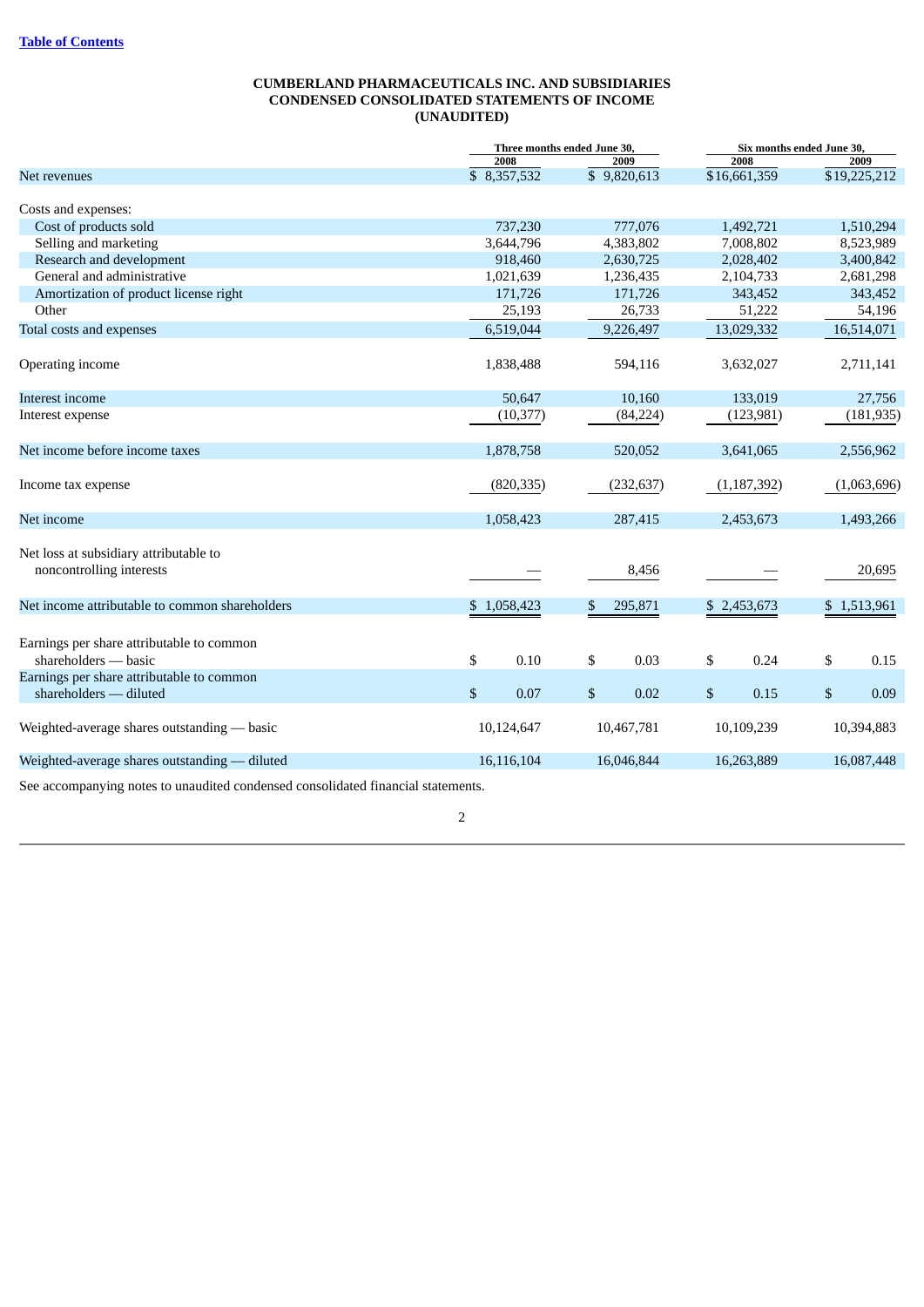#### **CUMBERLAND PHARMACEUTICALS INC. AND SUBSIDIARIES CONDENSED CONSOLIDATED STATEMENTS OF CHANGES IN EQUITY AND COMPREHENSIVE INCOME (UNAUDITED)**

<span id="page-5-0"></span>

|                              | <b>Cumberland Pharmaceuticals Inc. Shareholders</b> |                        |                     | Non-         |                 |             |              |
|------------------------------|-----------------------------------------------------|------------------------|---------------------|--------------|-----------------|-------------|--------------|
|                              |                                                     | <b>Preferred stock</b> | <b>Common stock</b> |              | <b>Retained</b> | controlling | <b>Total</b> |
|                              | <b>Shares</b>                                       | Amount                 | <b>Shares</b>       | Amount       | earnings        | interests   | equity       |
| Balance, December 31, 2008   | 812,749                                             | \$2,604,070            | 9,903,047           | \$13,500,034 | \$1,450,711     | \$          | \$17,554,815 |
| Issuance of common stock     |                                                     |                        |                     |              |                 |             |              |
| for services received        |                                                     |                        | 11,750              | 182,091      |                 |             | 182,091      |
| Stock options granted        |                                                     |                        |                     |              |                 |             |              |
| for services received        |                                                     |                        |                     | 826,290      |                 |             | 826,290      |
| Exercise of options and      |                                                     |                        |                     |              |                 |             |              |
| related tax benefit, net of  |                                                     |                        |                     |              |                 |             |              |
| mature shares redeemed       |                                                     |                        |                     |              |                 |             |              |
| for the exercise price and   |                                                     |                        |                     |              |                 |             |              |
| statutory tax withholdings   |                                                     |                        | 564,914             | 191,936      |                 |             | 191,936      |
| Stock-based compensation -   |                                                     |                        |                     |              |                 |             |              |
| employee stock option        |                                                     |                        |                     |              |                 |             |              |
| grants                       |                                                     |                        |                     | 313,064      |                 |             | 313,064      |
| Repurchase of common shares  |                                                     |                        | (4,018)             | (52, 234)    |                 |             | (52, 234)    |
| Net and comprehensive income |                                                     |                        |                     |              | 1,513,961       | (20, 695)   | 1,493,266    |
| Reclass of redeemable        |                                                     |                        |                     |              |                 |             |              |
| common stock                 |                                                     |                        |                     | (630,000)    |                 |             | (630,000)    |
| Balance, June 30, 2009       | 812,749                                             | \$2,604,070            | 10,475,693          | \$14,331,181 | \$2,964,672     | \$(20,695)  | \$19,879,228 |
|                              |                                                     |                        |                     |              |                 |             |              |

See accompanying notes to unaudited condensed consolidated financial statements.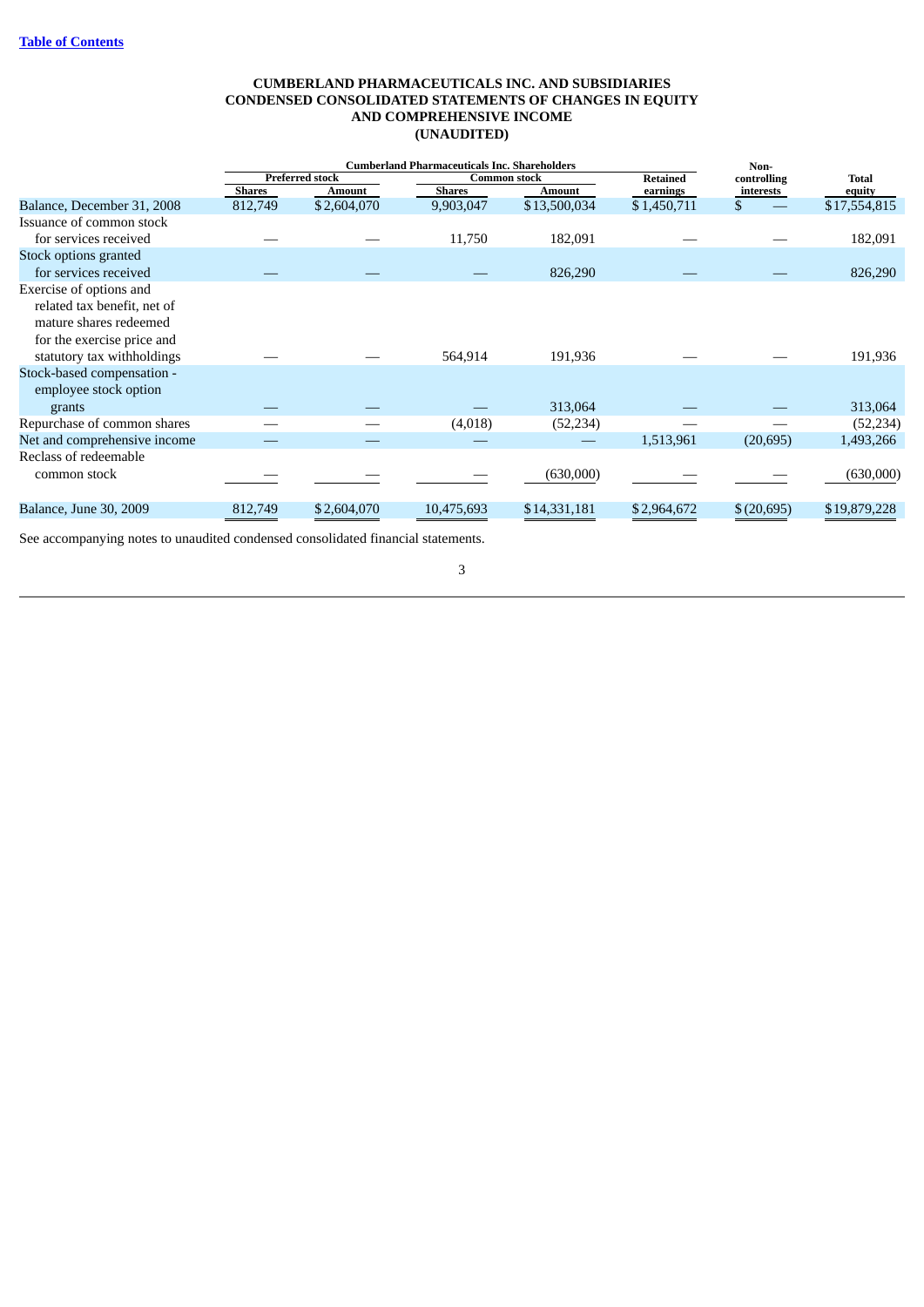# **CUMBERLAND PHARMACEUTICALS INC. AND SUBSIDIARIES CONDENSED CONSOLIDATED STATEMENTS OF CASH FLOWS (UNAUDITED)**

<span id="page-6-0"></span>

|                                                                                  | Six Months Ended June 30, |               |
|----------------------------------------------------------------------------------|---------------------------|---------------|
|                                                                                  | 2008                      | 2009          |
| Cash flows from operating activities:                                            |                           |               |
| Net income                                                                       | \$2,453,673               | \$1,493,266   |
| Adjustments to reconcile net income to net cash flows from operating activities: |                           |               |
| Gain on early extinguishment of other long-term obligations                      | (38, 577)                 |               |
| Depreciation and amortization expense                                            | 392,896                   | 398,341       |
| Nonemployee stock granted for services received                                  | 27,500                    | 182,091       |
| Nonemployee stock option grant expense                                           |                           | 826,290       |
| Stock-based compensation - employee stock options                                | 121,725                   | 313,064       |
| Excess tax benefit derived from exercise of stock options                        | (156, 758)                | (2,842,825)   |
| Noncash interest expense                                                         | 63,113                    | 29,376        |
| Net changes in assets and liabilities affecting operating activities:            |                           |               |
| Accounts receivable                                                              | (627, 785)                | (125, 024)    |
| Inventory                                                                        | 1,110                     | 654,400       |
| Prepaid, other current assets and other assets                                   | 625,462                   | 743,951       |
| Accounts payable and other accrued liabilities                                   | (8, 332)                  | (986, 592)    |
| Other long-term obligations                                                      | 47,856                    | 582,254       |
| Net cash provided by operating activities                                        | 2,901,883                 | 1,268,592     |
|                                                                                  |                           |               |
| Cash flows from investing activities:                                            |                           |               |
| Additions to property and equipment                                              |                           | (85, 863)     |
|                                                                                  | (54,259)                  |               |
| Additions to patents                                                             | (41,791)                  | (34, 551)     |
| Net cash used in investment activities                                           | (96,050)                  | (120, 414)    |
|                                                                                  |                           |               |
| Cash flows from financing activities:                                            |                           |               |
| Costs of initial public offering                                                 | (322, 664)                | (154, 179)    |
| Principal payments on note payable                                               | (916, 668)                | (416, 667)    |
| Net borrowings on line of credit                                                 | 500,000                   |               |
| Payment of other long-term obligations                                           | (2,760,000)               |               |
| Costs of financing for long-term debt and credit facility                        |                           | (15, 475)     |
| Proceeds from exercise of stock options                                          | 39,098                    | 4,296         |
| Excess tax benefit derived from exercise of stock options                        | 156,758                   | 2,842,825     |
| Payments made in connection with repurchase of common shares                     |                           | (2,707,419)   |
| Net cash used in financing activities                                            | (3,303,476)               | (446, 619)    |
|                                                                                  |                           |               |
| Net (decrease) increase in cash and cash equivalents                             | (497, 643)                | 701,559       |
|                                                                                  |                           |               |
| Cash and cash equivalents at beginning of period                                 | 10,814,518                | 11,829,551    |
|                                                                                  |                           |               |
|                                                                                  |                           |               |
| Cash and cash equivalents at end of period                                       | \$10,316,875              | \$12,531,110  |
|                                                                                  |                           |               |
| Supplemental disclosure of cash flow information:                                |                           |               |
| Cash paid during the year for:                                                   |                           |               |
| <b>Interest</b>                                                                  | 132,489<br>\$             | \$<br>116,848 |
| Income taxes                                                                     | 598,239                   | 93,969        |
| Non-cash investing and financing activities:                                     |                           |               |
| Increase in incurred but unpaid costs of initial public offering                 | 56,185                    | 119,646       |
|                                                                                  |                           |               |
| See accompanying notes to unaudited condensed consolidated financial statements. |                           |               |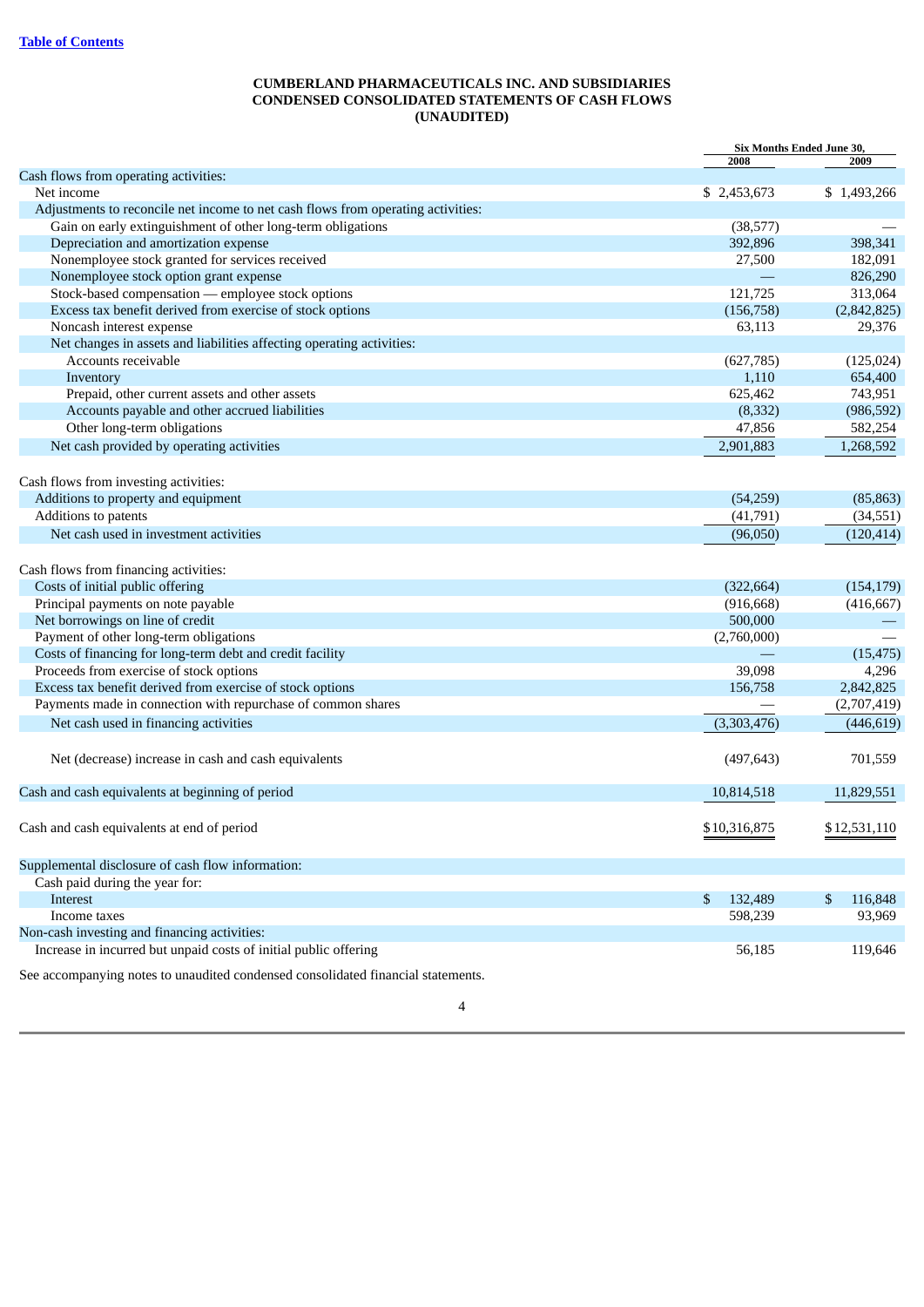#### **(1) BASIS OF PRESENTATION**

In the opinion of management, the accompanying unaudited condensed consolidated financial statements ("condensed consolidated financial statements") of Cumberland Pharmaceuticals Inc. and its subsidiaries (collectively, the "Company" or "Cumberland") have been prepared on a basis consistent with the December 31, 2008 audited consolidated financial statements and include all adjustments, consisting of only normal recurring adjustments, necessary to fairly present the information set forth herein. All significant intercompany accounts and transactions have been eliminated in consolidation. The condensed consolidated financial statements have been prepared in accordance with the regulations of the Securities and Exchange Commission ("SEC"), and omit certain information and footnote disclosures necessary to present the statements in accordance with U.S. generally accepted accounting principles. These condensed consolidated financial statements should be read in conjunction with the audited consolidated financial statements and notes thereto for the year ended December 31, 2008 included on pages F-3 through F-27 in the Company's Prospectus filed pursuant to Rule 424(b) under the Securities Act of 1933, as amended (the "Securities Act"), filed with the SEC on August 12, 2009. The results of operations for the three and six months ended June 30, 2009 are not necessarily indicative of the results to be expected for the entire fiscal year or any future period.

Total comprehensive income was comprised solely of net income for the three and six months ended June 30, 2008 and 2009.

#### *Accounting Policies*

In preparing the condensed consolidated financial statements in conformity with U.S. generally accepted accounting principles, management must make decisions that impact the reported amounts and the related disclosures. Such decisions include the selection of the appropriate accounting principles to be applied and the assumptions on which to base accounting estimates. In reaching such decisions, management applies judgments based on its understanding and analysis of the relevant circumstances, historical experience, and other available information. Actual amounts could differ from those estimated at the time the consolidated financial statements are prepared.

Note 2 in the Company's consolidated financial statements for the year ended December 31, 2008 provides a summary of significant accounting policies followed in the preparation of the condensed consolidated financial statements. Other footnotes in the Company's 2008 consolidated financial statements describe various elements of the condensed consolidated financial statements and the assumptions made in determining specific amounts.

Initial public offering costs of approximately \$3.6 million are included in non-current assets and will be accounted for as a reduction of equity upon completion of the initial public offering. As of June 30, 2009, approximately \$0.7 million of unpaid costs related to our initial public offering are included in accounts payable and other accrued liabilities.

#### *Fair Value of Financial Instruments*

The Company's financial instruments include cash and cash equivalents, accounts receivable, accounts payable, accrued liabilities, revolving line of credit, long-term debt and other long-term obligations. The carrying values for cash and cash equivalents, accounts receivable, accounts payable and accrued liabilities approximate fair value due to their short-term nature. The terms of the revolving line of credit and term debt include variable interest rates, which approximate current market rates. The current portion of other long-term liabilities is primarily related to the milestone payments due to a third party as a result of the FDA approval of Caldolor in June 2009, and approximates fair value due to its short-term nature. The long-term portion of other long-term liabilities is primarily related to the difference between straight-line rent expense recognized during the course of our operating leases and the amount paid to the lessor, and is not subject to changes in fair value.

## **(2) ADOPTION OF NEW ACCOUNTING PRONOUNCEMENTS**

Effective January 1, 2009, the Company adopted the provisions of Statement of Financial Accounting Standards (SFAS) No. 160, *Noncontrolling Interests in Consolidated Financial Statements — an amendment of ARB No. 51* (SFAS 160)*.* This statement requires that noncontrolling interests in a subsidiary be classified as a component of equity in the consolidated balance sheet. In addition, the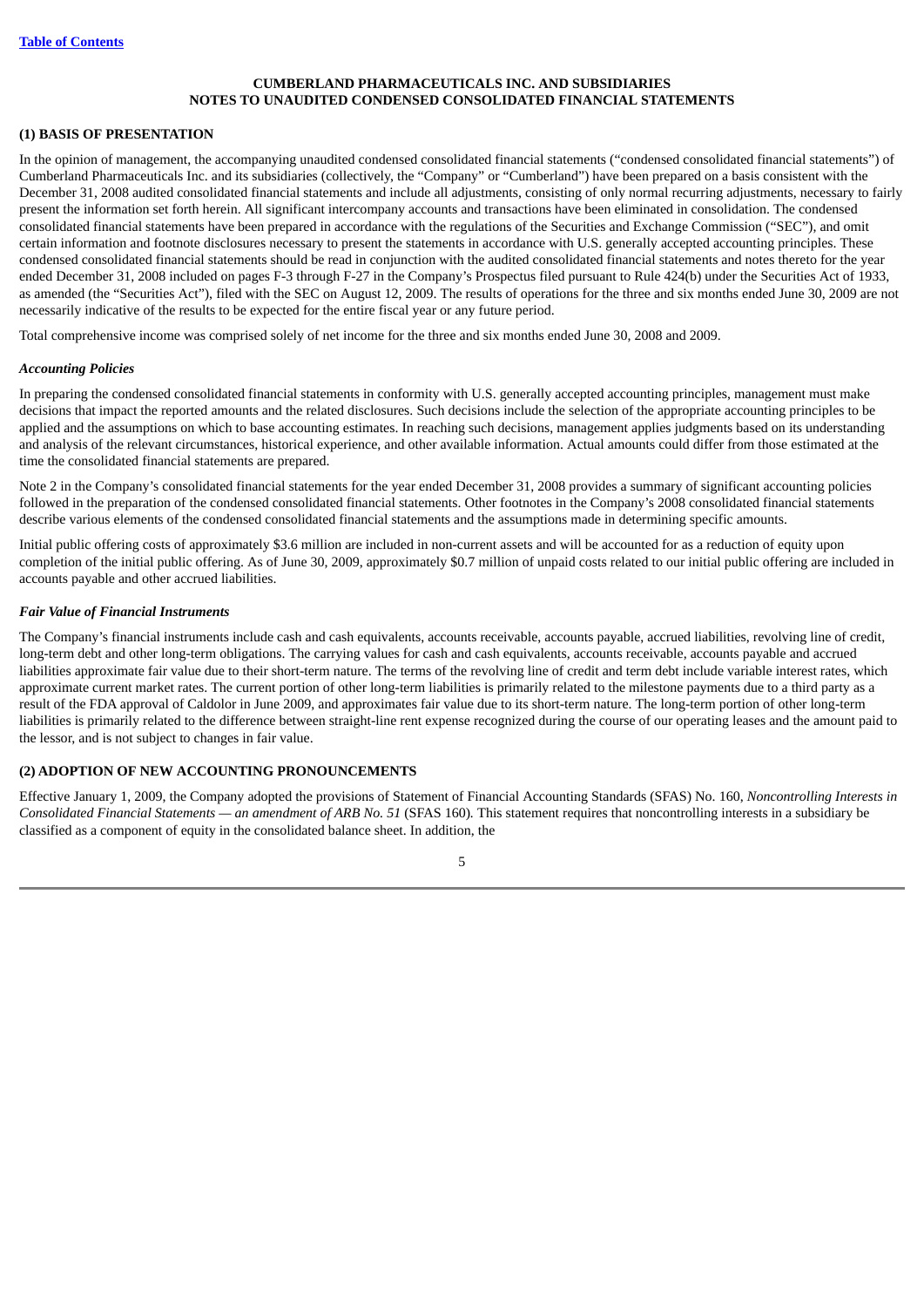consolidated results of operations must include amounts attributable to both the parent and the noncontrolling interests. As of the date of adoption of SFAS 160, the equity balance of the noncontrolling interests in Cumberland Emerging Technologies, Inc. (CET), the Company's 85%-owned subsidiary, had been reduced to zero. In accordance with SFAS 160, the operating loss at CET for the three and six months ended June 30, 2009 was allocated between the Company and the noncontrolling interests.

The Company adopted the provisions of SFAS 165, *Subsequent Events,* in the second quarter of 2009. This statement establishes general standards of accounting for, and disclosure of, events that occur after the balance sheet date but before financial statements are issued or are available to be issued. Prior to SFAS 165, the guidance for evaluating subsequent events was provided in the auditing literature. SFAS 165 was issued to include in the accounting hierarchy the requirement to evaluate subsequent events. See footnote 9 for disclosure of events occurring subsequent to June 30, 2009.

#### **(3) EARNINGS PER SHARE**

The following tables reconcile the numerator and the denominator used to calculate diluted earnings per share for the three and six months ended June 30, 2008 and 2009:

|                                                |             | <b>Three Months Ended June 30,</b> |  |
|------------------------------------------------|-------------|------------------------------------|--|
|                                                | 2008        | 2009                               |  |
| Numerator:                                     |             |                                    |  |
| Net income attributable to common shareholders | \$1,058,423 | 295,871<br>\$                      |  |
| Denominator:                                   |             |                                    |  |
| Weighted-average shares outstanding — basic    | 10,124,647  | 10,467,781                         |  |
| Convertible preferred stock shares             | 1,710,990   | 1,625,498                          |  |
| Dilutive effect of other securities            | 4,280,467   | 3,953,565                          |  |
| Weighted-average shares outstanding - diluted  | 16,116,104  | 16,046,844                         |  |
|                                                |             |                                    |  |
|                                                |             |                                    |  |
|                                                |             | Six Months Ended June 30,          |  |
|                                                | 2008        | 2009                               |  |
| Numerator:                                     |             |                                    |  |
| Net income attributable to common shareholders | \$2,453,673 | \$1,513,961                        |  |
|                                                |             |                                    |  |
| Denominator:                                   |             |                                    |  |
| Weighted-average shares outstanding — basic    | 10,109,239  | 10,394,883                         |  |
| Convertible preferred stock shares             | 1,710,990   | 1,625,498                          |  |
| Dilutive effect of other securities            | 4,443,660   | 4,067,067                          |  |
| Weighted-average shares outstanding — diluted  | 16,263,889  | 16,087,448                         |  |

As of June 30, 2008 and 2009, options to purchase 17,008 and 86,716 shares of common stock, respectively, were outstanding but were not included in the computation of diluted earnings per share because the effect would be antidilutive.

#### **(4) SEGMENT REPORTING**

We operate in one segment, specialty pharmaceutical products. Management has chosen to organize the Company based on the type of products sold. All of the Company's assets are located in the United States. The Company did not have sales to non-U.S. customers during the three month periods ended June 30, 2008 and 2009, respectively. Sales of \$0 and \$0.7 million were to non-U.S. customers during the six month periods ended June 30, 2008 and 2009, respectively.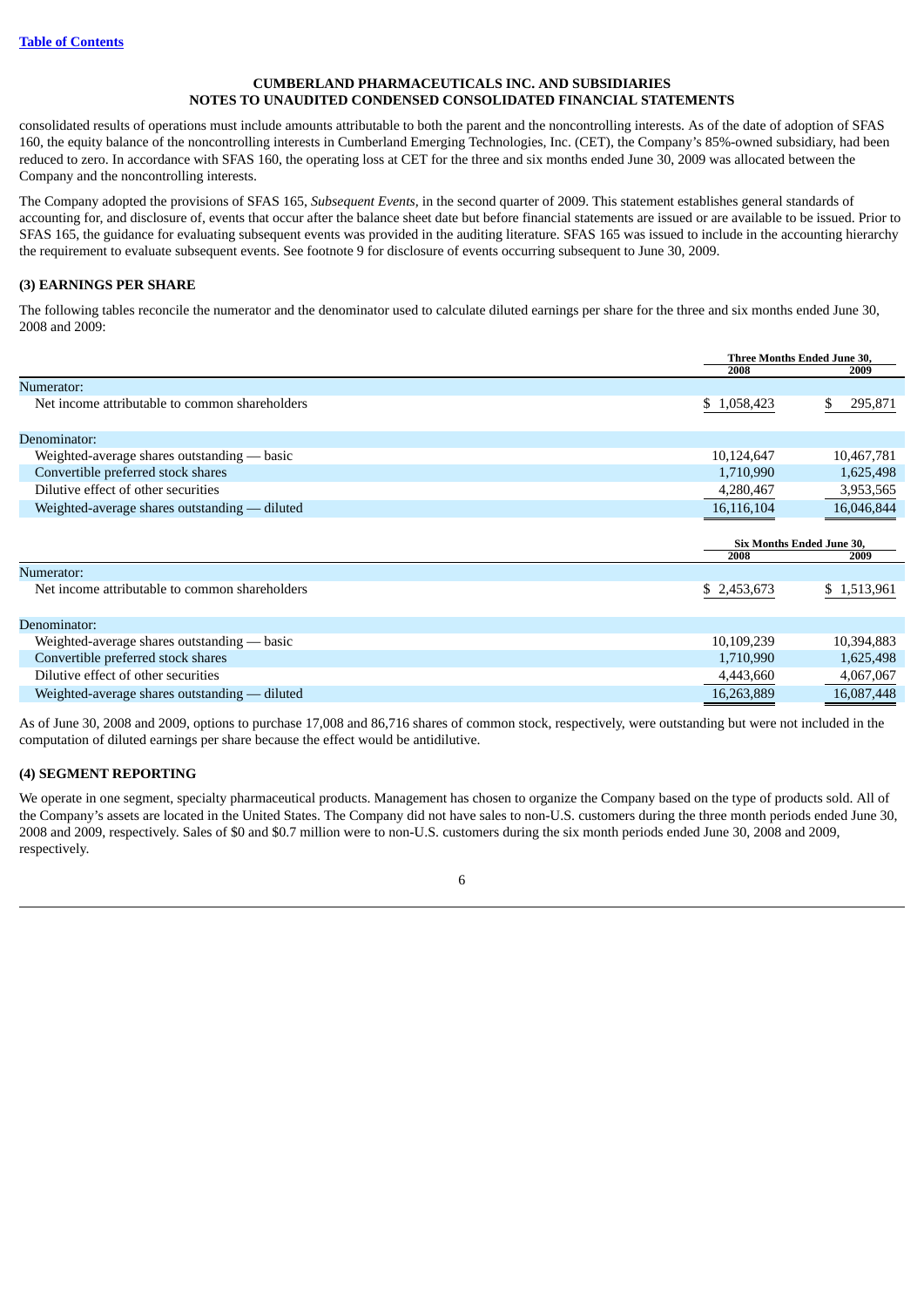The Company's net revenues consisted of the following for the three and six months ended June 30, 2008 and 2009:

| <b>Three Months Ended June 30.</b> |             | <b>Six Months Ended June 30.</b> |              |
|------------------------------------|-------------|----------------------------------|--------------|
| 2008                               | 2009        | 2008                             | 2009         |
|                                    |             |                                  |              |
| \$5,958,058                        | \$7,239,776 | \$11,757,335                     | \$14,373,206 |
| 2,352,884                          | 2,518,728   | 4,831,270                        | 4,747,344    |
| 46,590                             | 62,109      | 72,754                           | 104,662      |
| \$8,357,532                        | \$9,820,613 | \$16,661,359                     | \$19,225,212 |
|                                    |             |                                  |              |

#### **(5) MILESTONE OBLIGATIONS**

In June 2009, the Company received marketing approval for Caldolor, an injectable form of ibuprofen, from the Food and Drug Administration ("FDA"). The approval triggered a milestone obligation of approximately \$1.0 million to a third party who assisted in a variety of development efforts related to Caldolor and is payable as follows: approximately \$0.8 million due upon approval and the remaining \$0.2 million due in equal monthly installments over the subsequent twelve months. As of June 30, 2009, the milestone obligation of approximately \$1.0 million is included in the current portion of other long-term obligations in the condensed consolidated balance sheet and the expense is included as a component of research and development expenses in the condensed consolidated statement of income for the three and six months ended June 30, 2009.

In addition to the milestone obligation discussed above, the third party immediately vested in 60,000 performance-based options with an exercise price of \$1.63 per share. The Company calculated the fair value of this award to be \$13.41 using the Black-Scholes methodology and the following assumptions: expected term of 2.3 years, risk-free interest rate of 1.1%, volatility of 51% and an expected dividend yield of 0%. During the second quarter of 2009, the Company recognized approximately \$0.8 million of research and development expense associated with this award.

As a result of the FDA's approval of Caldolor, a third-party research institution from which the Company obtained the license rights to Caldolor vested in 10,000 shares of common stock valued at \$150,000. The expense associated with the grant of stock is included in research and development expense during the second quarter of 2009.

#### **(6) STOCK OPTIONS**

In January 2009, two executives exercised options to purchase 730,680 shares of common stock with a weighted-average exercise price of \$0.11 per share. Options were exercised using a net-share settlement feature that provided for an option holder to use 204,245 shares acquired upon exercise to settle the minimum statutory tax withholding requirements of approximately \$2.7 million. In connection with these exercises, the Company agreed to repurchase up to \$0.6 million in common stock, acquired upon exercise, during the first quarter of 2010 to provide for the settlement of the remaining tax liabilities associated with the exercise. The estimated repurchase amount is presented as redeemable common stock in the condensed consolidated balance sheet.

As a result of the exercise of the nonqualified options, the Company recognized a tax benefit of \$2.8 million. The tax benefit was used to offset the estimated tax liability resulting from the results of operations for the six months ended June 30, 2009. The remaining tax benefit of approximately \$1.8 million at June 30, 2009 is expected to be used by the end of 2009. Accordingly, the Company has recognized the income tax receivable as a current asset in the condensed consolidated balance sheet.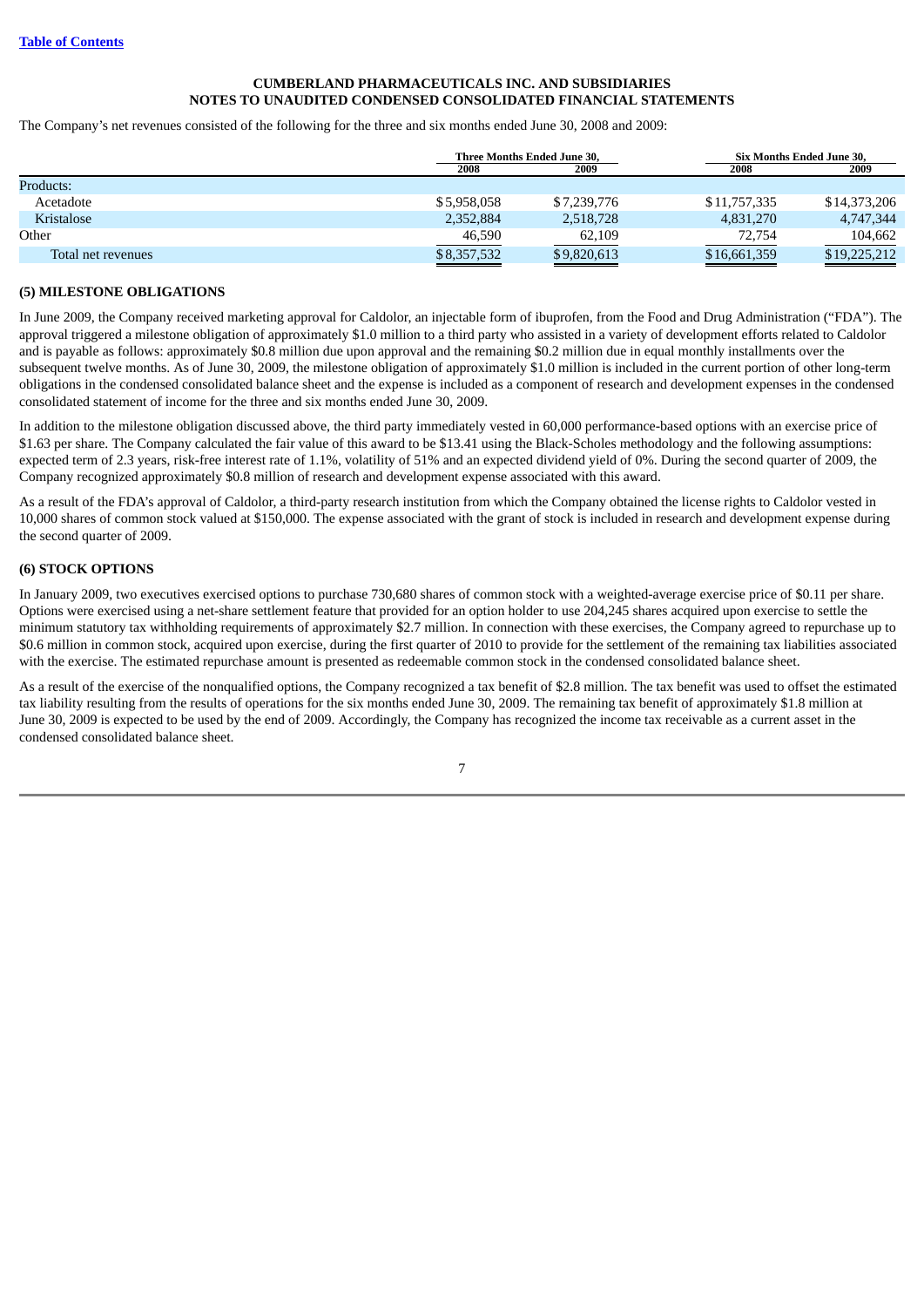#### **(7) COLLABORATIVE AGREEMENTS**

The Company is a party to several collaborative arrangements with certain research institutions to identify and pursue promising pre-clinical pharmaceutical product candidates. The Company has determined these collaborative agreements do not meet the criteria for accounting under EITF 07-1, *Accounting for Collaborative Arrangements*. The agreements do not specifically designate each party's rights and obligations to each other under the collaborative arrangements. Except for patent defense costs, expenses incurred by one party are not required to be reimbursed by the other party. The funding for these programs is generally provided through private sector investments or federal Small Business (SBIR/STTR) grant programs. Expenses incurred under these collaborative agreements are included in research and development expenses in the consolidated statements of income. Funding received from private sector investments and grants are recorded as net revenue in the consolidated statements of income.

#### **(8) CONTINGENCIES**

During the second quarter of 2006, our Chief Executive, a Vice President of the Company, and the Company were named as co-defendants in Parniani v. Cardinal Health, Inc. et al., Case No. 0:06-cv-02514-PJS-JJG in the U.S. District Court in the District of Minnesota for unspecified damages based on workers' compensation and related claims. In July 2007, the federal district court dismissed the case against the Company and its officers. The U.S. Court of Appeals for the Eighth Circuit (Eighth Circuit) affirmed this ruling in December 2008. The plaintiff filed a petition for rehearing en banc with the Eighth Circuit in February 2009. After this petition was denied in March 2009, the plaintiff filed a motion for stay of mandate with the Eighth Circuit in April 2009. The Eighth Circuit denied plaintiff's motion for stay of mandate as well as the plaintiff's subsequent motion appealing that denial in April 2009. The plaintiff requested an extension of time to file a petition for writ of certiorari with the U.S. Supreme Court in May 2009. The U.S. Supreme Court granted the plaintiff's extension request until July 14, 2009. The plaintiff did not file a petition for writ of certiorari with the U.S. Supreme Court by the Supreme Court's July 14, 2009 deadline. The plaintiff is a former employee of a third-party service provider to the Company. The service provider, which was also named as a co-defendant, agreed to assume control of the Company's defense at its cost pursuant to a contract between the service provider and the Company. Based upon the information available to the Company to date, management believes that all asserted claims against the Company and the individual defendants are without merit. However, if any of the plaintiff's claims are deemed to be meritorious upon rehearing, the Company expects to be indemnified by the service provider so that resolution of this matter is not expected to have a material adverse effect on the Company's future financial results or financial condition.

#### **(9) SUBSEQUENT EVENTS**

The Company performed an evaluation of subsequent events through August 31, 2009, the date the financial statements were issued. Based on this review, certain items were identified that required disclosure in these condensed consolidated financial statements, as noted below.

On August 10, 2009, the Company completed its initial public offering of 5,000,000 shares of common stock at \$17.00 per share, raising gross proceeds of approximately \$85.0 million. After deducting underwriting discounts of approximately \$6.0 million and estimated offering expenses incurred by us of approximately \$3.9 million, the net proceeds to the Company were approximately \$75.2 million. Contemporaneously with the offering, each outstanding share of preferred stock was automatically converted into two shares of common stock.

In July 2009, the Company amended its debt agreement with Bank of America to provide for \$18.0 million in term debt and a \$4.0 million revolving credit facility, both with an interest rate of LIBOR plus an applicable margin based on the Company's leverage ratio, as defined in the agreement. The term debt is payable in quarterly installments of \$1.5 million beginning on March 31, 2010 and continuing until December 31, 2012. The revolving credit facility is due on December 31, 2012. The Company may be required to make additional principal payments on the term debt if the leverage ratio, as defined, exceeds 1.75 to 1.0 on an annual basis. The borrowings are collateralized by a first lien against all of the Company's assets. The proceeds from the term debt are restricted for the payment in part of the minimum statutory tax withholding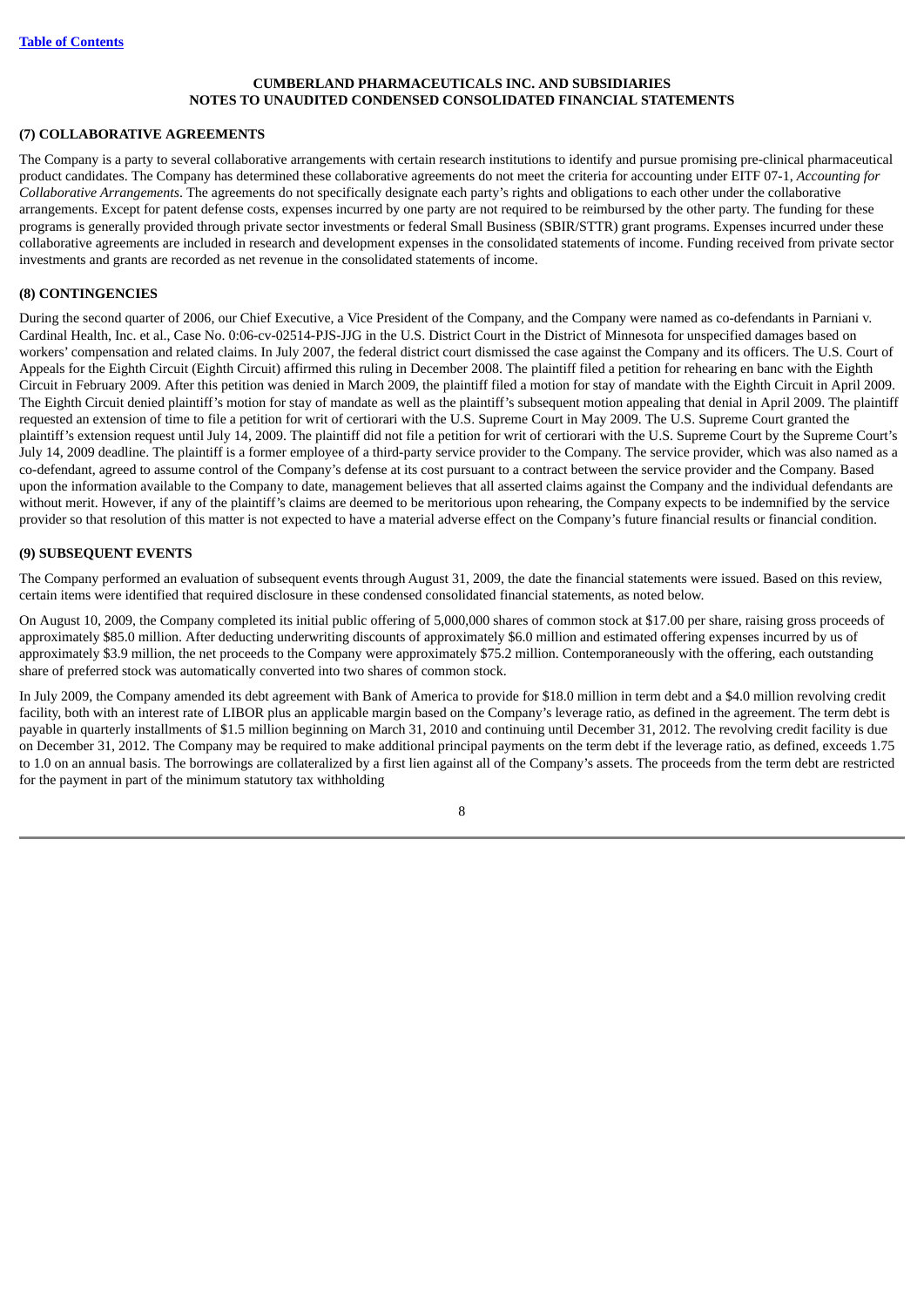requirements of approximately \$24.6 million due from option holders who exercised options to purchase shares of our common stock at the pricing of the Company's initial public offering. The consideration for that payment was the transfer to the Company of shares acquired upon exercise at the then-current fair market value of the Company's common stock.

In August 2009, two executives exercised options to purchase 4,377,090 shares of common stock with a weighted-average exercise price of \$0.55 per share. The options were exercised using a net-share settlement feature that provided for an option holder to use 1,445,074 shares acquired upon exercise to settle the minimum statutory tax withholding requirements of approximately \$24.6 million. The payment of the exercise price of approximately \$2.4 million was settled by the tendering of 140,788 shares of common stock by the optionees. As a result of the exercise, the Company recognized a tax benefit of approximately \$25.5 million. A portion of this benefit is expected to be used in 2009, and the remainder will be used to offset future tax liabilities.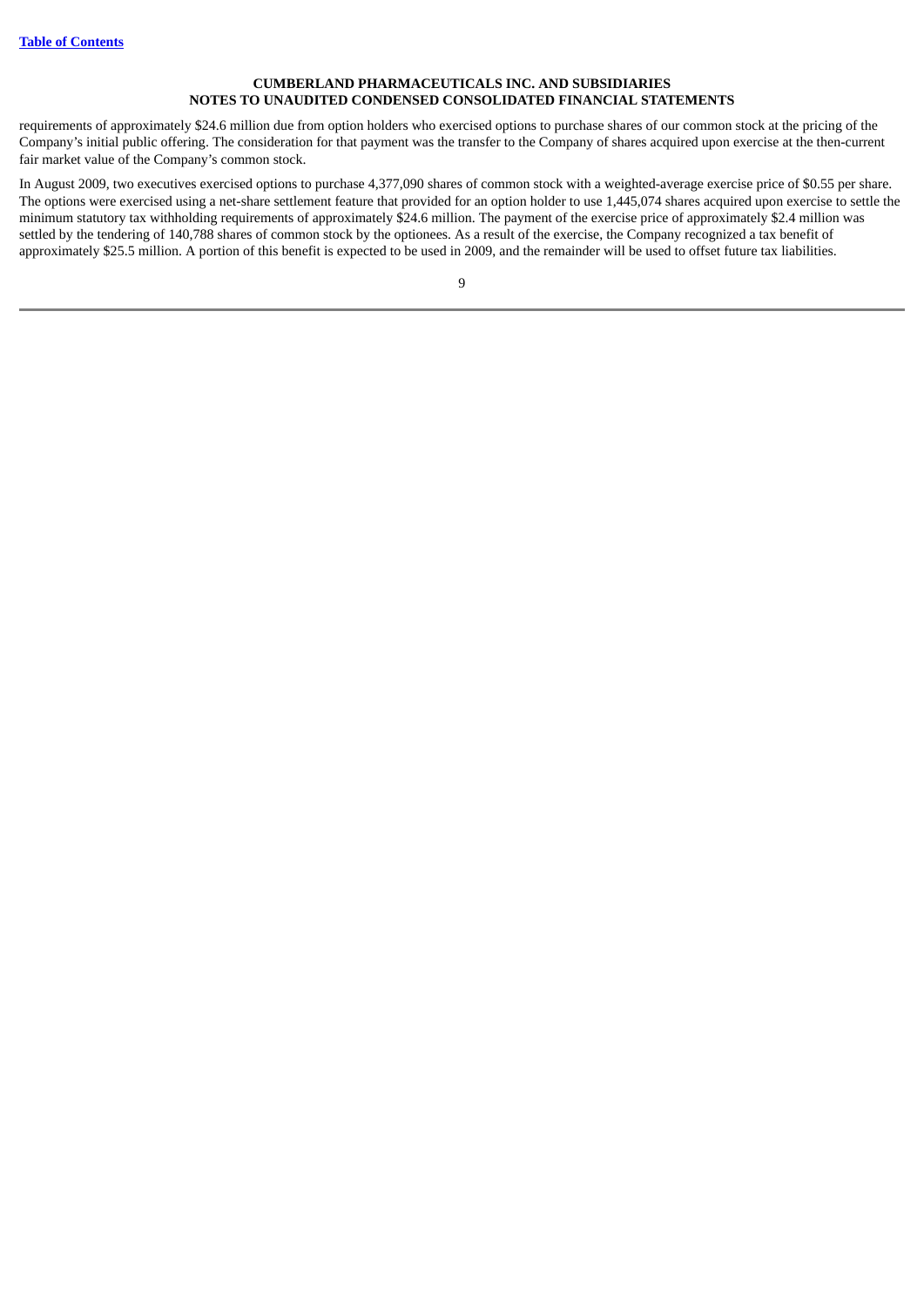#### <span id="page-12-0"></span>**ITEM 2. MANAGEMENT'S DISCUSSION AND ANALYSIS OF FINANCIAL CONDITION AND RESULTS OF OPERATIONS**

The following discussion contains certain forward-looking statements which reflect management's current views of future events and operations. These statements involve certain risks and uncertainties, and actual results may differ materially from them. Forward-looking statements are made pursuant to the safe harbor provisions of the Private Securities Litigation Reform Act of 1995. We caution you that our actual results may differ significantly from the results we discuss in these forward looking statements. Some important factors which may cause results to differ from expectations include: availability of additional debt and equity capital required to finance the business model; market conditions at the time additional capital is required; significant leverage and debt service requirements of the Company; our ability to continue to acquire branded products; product sales; and management of our growth and integration of our acquisitions. Other important factors that may cause actual results to differ materially from forward-looking statements are discussed in "Risk Factors" on pages 7 through 22 and "Special note regarding forward-looking statements" on page 23 of our Prospectus filed pursuant to Rule 424(b) under the Securities Act filed with the SEC on August 12, 2009. The Company does not undertake to publicly update or revise any of its forward-looking statements, even in the event that experience or future changes indicate that the anticipated results will not be realized. The following presentation of management's discussion and analysis of financial condition and results of operations should be read in conjunction with the Company's unaudited consolidated financial statements and related notes thereto.

#### **OVERVIEW**

We are a specialty pharmaceutical company focused on the acquisition, development and commercialization of branded, prescription products. We are building our product portfolio primarily by acquiring rights to FDA-approved and late-stage development products and marketing them to specialty physician segments. Our primary target markets are hospital acute care and gastroenterology. Our current portfolio consists of two products marketed in the United States and one product recently approved by the FDA.

We pursued the development of Acetadote for the treatment of acetaminophen poisoning and acquired rights to clinical data to support its approval. Approval of the product was obtained in January 2004 and we began to market Acetadote in the second quarter of 2004, launching the product with a dedicated hospital sales force. In March 2006, we received approval from the FDA for the use of Acetadote in pediatric patients.

In April 2006, we acquired exclusive commercial rights in the U.S. to Kristalose, a gastroenterology product we had previously co-promoted under an arrangement with Bertek Pharmaceuticals Inc., a subsidiary of Mylan Laboratories Inc. In September 2006, we re-launched Kristalose under the Cumberland brand with a dedicated field sales force, targeting gastroenterologists and other high prescribers of laxative products.

Our research and development expenses have continued to grow because of our program to develop Caldolor. We completed the clinical program for Caldolor intended to support regulatory approval in 2008 and received that approval in June 2009. We expect research and development expenses to continue to be significant as we continue clinical work related to Caldolor and other products.

We have funded our operations with private equity capital of approximately \$14 million since our inception in 1999. We have supplemented this equity funding by re-investing our profits and utilizing our credit facilities in order to support our operations.

Prior to 2007, our sales forces were contracted to us by a third party. In January 2007, we brought the hospital sales force in-house via our wholly-owned subsidiary, Cumberland Pharma Sales Corp. We continue to outsource the dedicated gastroenterology sales force. All expenses associated with the sales forces are included in selling and marketing expense. In 2000, we formed CET with Vanderbilt University and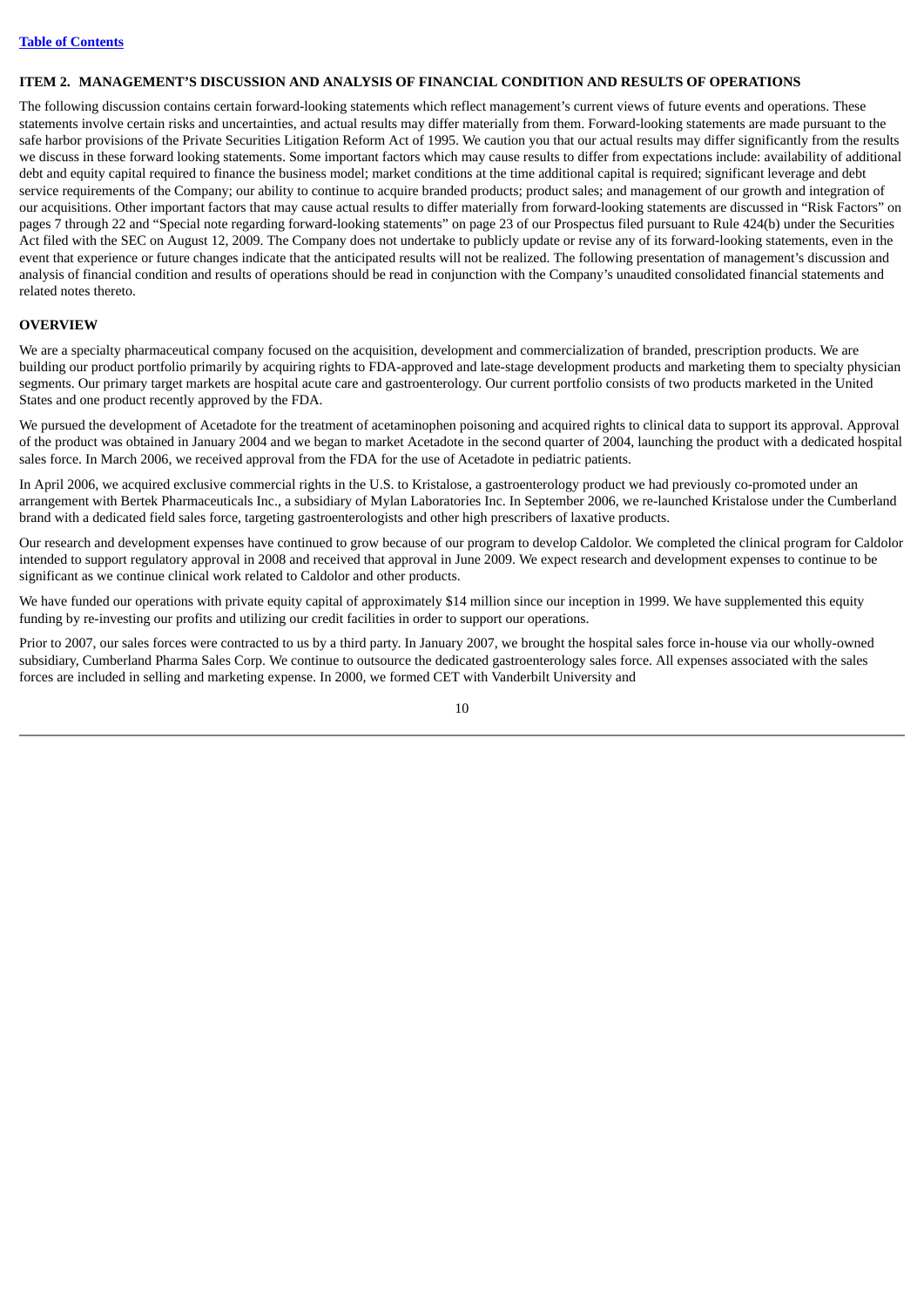Tennessee Technology Development Corporation to identify early-stage drug development activities. CET partners with universities and other research organizations to advance promising, early-stage product candidates through the development process and on to commercialization.

Our operating results have fluctuated in the past and are likely to fluctuate in the future. These fluctuations can result from competitive factors, new product acquisitions or introductions, the nature, scope and results of our research and development programs, pursuit of our growth strategy and other factors. As a result of these fluctuations, our historical financial results are not necessarily indicative of future results.

We were incorporated in 1999 and have been headquartered in Nashville, Tennessee since inception.

#### **CRITICAL ACCOUNTING POLICIES AND SIGNIFICANT JUDGMENTS AND ESTIMATES**

Please see a discussion of our critical accounting policies and significant judgments and estimates in Management's Discussion and Analysis for the year ended December 31, 2008 on pages 33 through 38 in the Prospectus filed pursuant to Rule 424(b) under the Securities Act filed with the SEC on August 12, 2009. There have been no changes to these policies or estimates as of June 30, 2009, except as noted below.

#### **Accounting Estimates and Judgments**

The preparation of consolidated financial statements in conformity with U.S. generally accepted accounting principles requires management to make estimates, judgments and assumptions that affect the reported amounts of assets and liabilities and disclosure of contingent liabilities at the date of the financial statements and the reported amounts of revenues and expenses during the period. We base our estimates on past experience and on other factors we deem reasonable given the circumstances. Past results help form the basis of our judgments about the carrying value of assets and liabilities that are not determined from other sources. Actual results could differ from these estimates. These estimates, judgments and assumptions are most critical with respect to our accounting for revenue recognition, provision for income taxes, stock-based compensation, research and development expenses and intangible assets.

#### **Revenue Recognition**

We recognize revenue in accordance with the SEC's Staff Accounting Bulletin No. 101, *Revenue Recognition in Financial Statements*, as amended by Staff Accounting Bulletin No. 104 (together, SAB 101), and Statement of Financial Accounting Standards No. 48, *Revenue Recognition When Right of Return Exists* (SFAS 48).

Our revenue is derived primarily from the product sales of Acetadote and Kristalose. Revenue is recognized when persuasive evidence of an arrangement exists, delivery has occurred, the fee is fixed or determinable and collectability is probable. Delivery is considered to have occurred upon either shipment of the product or arrival at its destination based on the shipping terms of the transaction. When these conditions are satisfied, we recognize gross product revenue, which is the price we charge generally to our wholesalers for a particular product.

Our net product revenue reflects the reduction of gross product revenue at the time of initial sales recognition for estimated accounts receivable allowances for chargebacks, discounts and damaged product, as well as provisions for sales related accruals for rebates, product returns and administrative fees and feefor-services.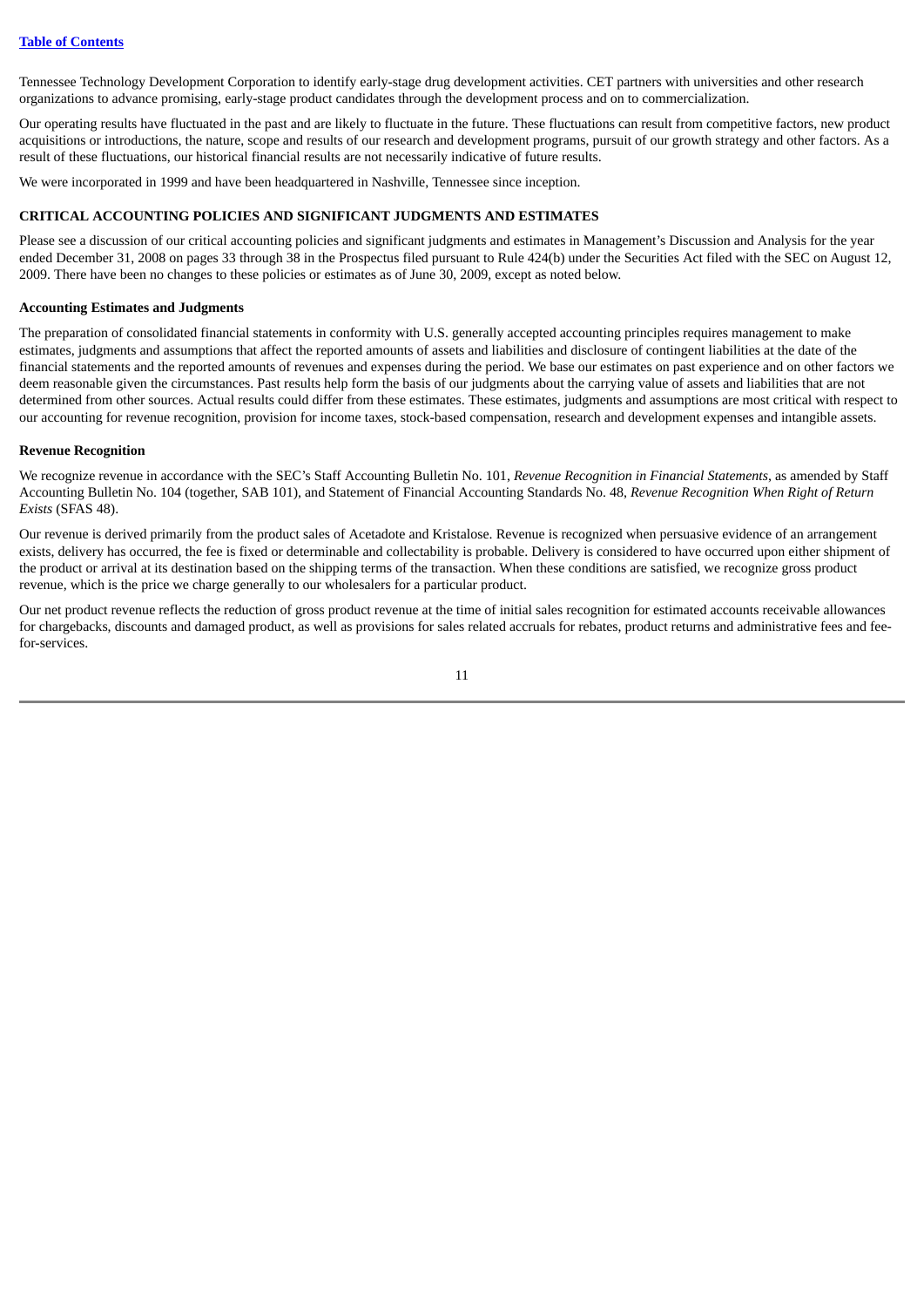The following table reflects our sales-related accrual activity:

|                                          |            | Six months ended June 30. |  |
|------------------------------------------|------------|---------------------------|--|
| Sales related accruals                   | 2008       | 2009                      |  |
| Balance at beginning of period           | \$738,362  | \$1,040,203               |  |
| Current provision                        | 657.001    | 1,439,754                 |  |
| Current provision for prior period sales | (65, 647)  | 58,000                    |  |
| Actual returns/credits                   | (448, 729) | (1,275,586)               |  |
| Balance at end of period                 | \$880,987  | \$1,262,371               |  |
|                                          |            |                           |  |

#### **RESULTS OF OPERATIONS**

#### *Three months ended June 30, 2009 compared to the three months ended June 30, 2008*

*Net revenues.* Net revenues for the three months ended June 30, 2009 totaled approximately \$9.8 million, representing an increase of approximately \$1.5 million, or 18%, over the same period in 2008 with approximately \$1.3 million related to Acetadote and approximately \$0.2 million related to Kristalose. The increase in net revenues for Acetadote is primarily due to an increase in gross sales of approximately \$1.7 million offset by an increase of approximately \$0.5 million in sales discounts and allowances. Acetadote volume increased 16%, resulting in increased gross revenues of approximately \$1.1 million, as we continued to gain market share in our target market. The remainder of the increase in gross sales of Acetadote was due to an increase in the selling price. The increase in gross sales of Kristalose was primarily due to an increase in the selling price.

For the three months ended June 30, 2009, gross sales were reduced by approximately \$1.2 million, of which approximately \$0.4 million related to damaged and expired product returns, approximately \$0.2 million related to cash discounts, approximately \$0.5 million related to fee-for-services and approximately \$0.1 million related to rebates. For the three months ended June 30, 2008, gross sales were reduced by approximately \$0.6 million, of which approximately \$0.2 million related to damaged and expired product returns, approximately \$0.2 million related to cash discounts, approximately \$0.1 million related to feefor-services and approximately \$0.1 million related to rebates. We expect our fee-for-service expenses to increase in the future as we (1) enter into new wholesaler agreements and (2) launch Caldolor.

*Cost of products sold*. Cost of products sold for the three months ended June 30, 2009 totaled approximately \$0.8 million, representing an increase of approximately \$40,000, or 5%, over the same period in 2008. As a percentage of net revenues, cost of products sold decreased from 8.8% of net revenues for the three months ended June 30, 2008 to 7.9% of net revenues for the three months ended June 30, 2009. The decrease in cost of products sold as a percentage of net revenues was primarily due to a change in the sales mix between the periods. The launch of Caldolor is expected to increase our cost of products sold as a percentage of net revenue. The impact on future results of operations from the recognition of sales of Caldolor will depend on the relative proportion of sales that Caldolor has to total sales.

*Selling and marketing*. Selling and marketing expense for the three months ended June 30, 2009 totaled approximately \$4.4 million, representing an increase of approximately \$0.7 million, or 20%, over the same period in 2008. The increase was primarily due to marketing, advertising and market research for Caldolor as we prepare for our launch in the fourth quarter of 2009. In addition, we incurred additional royalty expense as a result of increased sales in the second quarter of 2009 as compared to the same period in 2008.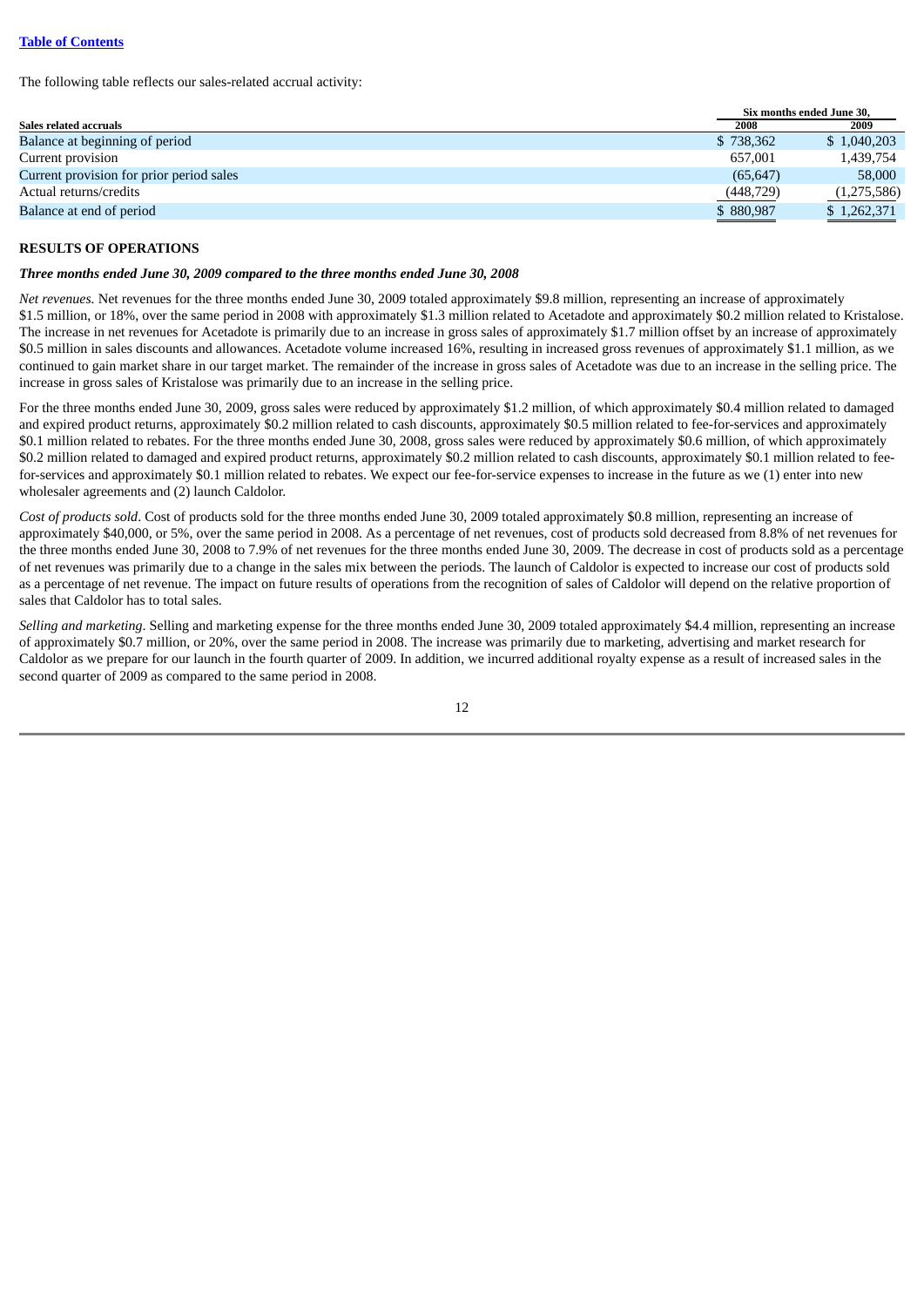*Research and development*. Research and development expense for the three months ended June 30, 2009 totaled approximately \$2.6 million, representing an increase of approximately \$1.7 million, or 186%, over the same period in 2008. The increase was primarily due to the recognition of approximately \$2.0 million of milestone obligations due upon FDA approval of Caldolor in June 2009. The milestone payments include approximately \$1.0 million of cash payments to a third-party who assisted in early development efforts with approximately \$0.8 million due upon approval and the remaining \$0.2 million due in equal monthly installments over the subsequent twelve months. In addition to the cash payments, the third party immediately vested in 60,000 stock options with a fair value of approximately \$0.8 million at the time of approval, calculated using the Black-Scholes methodology. A separate third-party research institution immediately vested in 10,000 shares of common stock valued at \$150,000 upon FDA approval.

The increase in research and development expense resulting from the milestone obligations was partially offset by a decrease in supplies expense in the second quarter of 2009 as compared to 2008. In the second quarter of 2008, we incurred setup and validation costs associated with entering into a new, secondary supplier agreement for Acetadote and Caldolor that did not reoccur in 2009.

*General and administrative.* General and administrative expense for the three months ended June 30, 2009 totaled approximately \$1.2 million, representing an increase of approximately \$0.2 million, or 21%, over the same period in 2008. The increase is primarily due to increased stock compensation expense due to the timing of when stock options were issued in 2009 as compared to 2008.

*Income tax expense*. Income tax expense for the three months ended June 30, 2009 totaled approximately \$0.2 million, representing a decrease of approximately \$0.6 million, or 72%, over the same period in 2008. As a percentage of net income before income taxes, income tax expense increased from 43.7% for the three months ended June 30, 2008 to 44.7% for the three months ended June 30, 2009. The increase was primarily due to an increase in incentive stock options expense in 2009 for which we do not receive a tax benefit.

#### *Six months ended June 30, 2009 compared to the six months ended June 30, 2008*

*Net revenues.* Net revenues for the six months ended June 30, 2009 totaled approximately \$19.2 million, representing an increase of approximately \$2.6 million, or 15%, over the same period in 2008. The increase in net revenues is primarily due to increase in gross sales of Acetadote of approximately \$3.3 million offset by an increase of approximately \$0.7 million of related sales discounts and allowances. Acetadote volume increased 16%, resulting in an increase in gross sales of approximately \$2.2 million, as we continued to gain market share in our target market. The remainder of the increase in gross sales of Acetadote was due to an increase in the selling price. Net revenue for Kristalose during the six months ended June 30, 2009 remained consistent with the same period in 2008.

For the six months ended June 30, 2009, gross sales were reduced by approximately \$2.2 million, of which approximately \$0.7 million related to damaged and expired product returns, approximately \$0.4 million related to cash discounts, approximately \$0.8 million related to fee-for-services and approximately \$0.3 million related to rebates. For the six months ended June 30, 2008, gross sales were reduced by approximately \$1.2 million, of which approximately \$0.5 million related to damaged and expired product returns, approximately \$0.4 million related to cash discounts and approximately \$0.2 million related to fee-for-services. We expect our fee-for-service expense to increase in the future as we (1) enter into new wholesaler agreements and (2) launch Caldolor.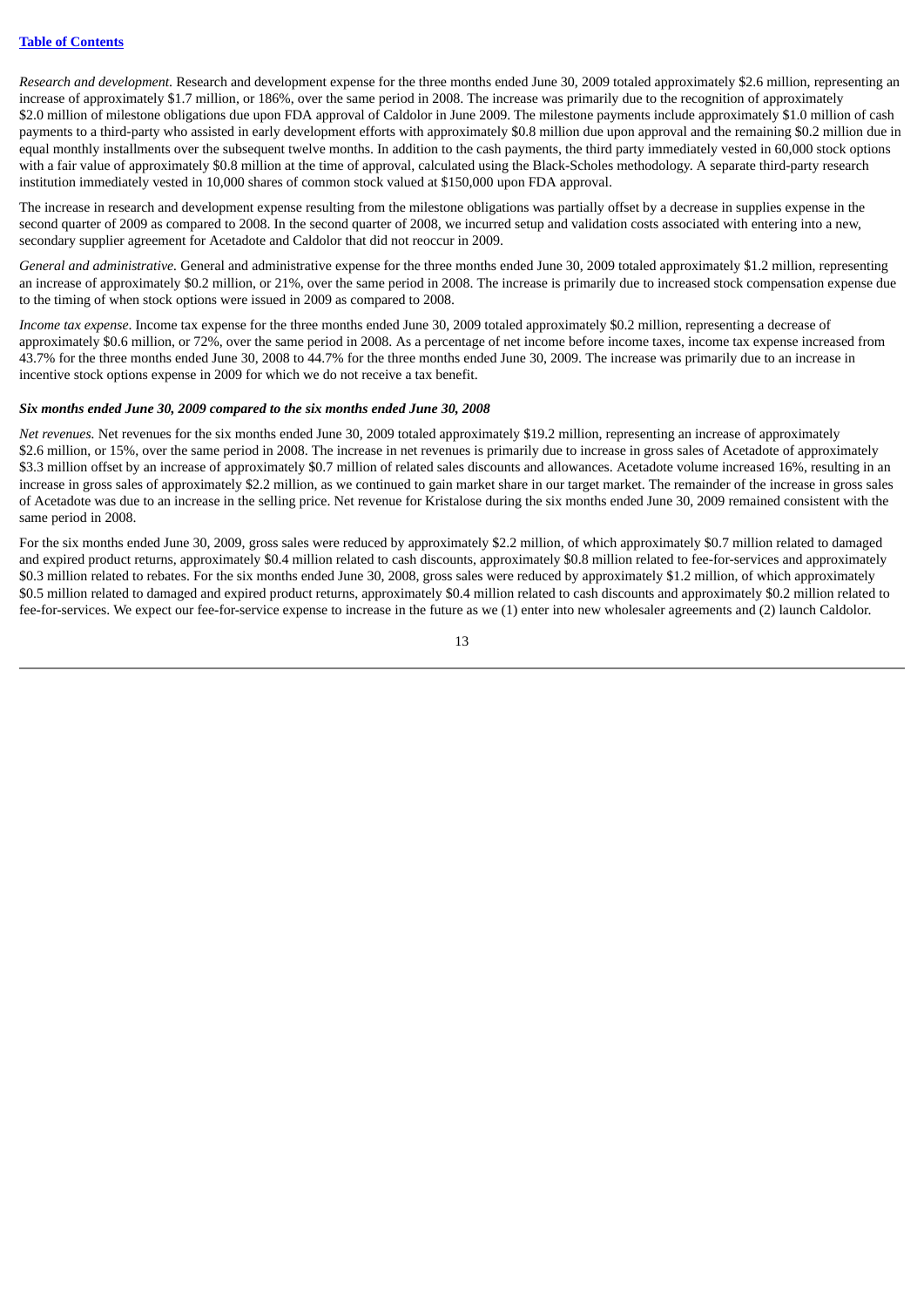*Cost of products sold*. Cost of products sold for the six months ended June 30, 2009 and 2008 totaled approximately \$1.5 million and \$1.5 million, respectively. As a percentage of net revenues, cost of products sold decreased from 9.0% for the six months ended June 30, 2008 to 7.9% for the six months ended June 30, 2009. The decrease in cost of products sold as a percentage of net revenues was primarily due to a change in the sales mix between the periods. The launch of Caldolor is expected to increase our cost of products sold as a percentage of net revenue. The impact on future results of operations from the recognition of sales of Caldolor will depend on the relative proportion of sales that Caldolor has to total sales.

*Selling and marketing*. Selling and marketing expense for the six months ended June 30, 2009 totaled approximately \$8.5 million, representing an increase of approximately \$1.5 million, or 22%, over the same period in 2008. The increase was primarily due to (1) increased marketing, advertising and market research for Caldolor and Acetadote, (2) increased payroll and related costs due to the expansion of our sales force, (3) increased royalty expense as a result of our increase in sales and (4) increased freight and distribution costs.

*Research and development*. Research and development expense for the six months ended June 30, 2009 totaled approximately \$3.4 million, representing an increase of approximately \$1.4 million, or 68%, over the same period in 2008. The increase was primarily due to the recognition of approximately \$2.0 million of milestone obligations due upon the FDA approval of Caldolor in June 2009. The milestone payments include approximately \$1.0 million of cash payments to a third-party who assisted in early development efforts, with approximately \$0.8 million due upon approval and the remaining \$0.2 million due in equal monthly installments over the subsequent twelve months. In addition to the cash payments, the third party immediately vested in 60,000 stock options with a fair value of approximately \$0.8 million at the time of approval, calculated using the Black-Scholes methodology. A separate third-party research institution immediately vested in 10,000 shares of common stock valued at \$150,000 upon FDA approval.

The increase in research and development expense resulting from the milestone obligations was offset by a decrease in supplies expense in the second quarter of 2009 as compared to 2008. In 2008, we incurred setup and validation costs associated with entering into a new, secondary supplier agreement for Acetadote and Caldolor that did not reoccur in 2009.

*General and administrative.* General and administrative expense for the six months ended June 30, 2009 totaled approximately \$2.7 million, representing an increase of approximately \$0.6 million, or 27%, over the same period in 2008. The increase is primarily due to (1) increased salary expense due to pay raises and personnel additions, (2) increased payroll-related taxes associated with the exercise of nonqualified options in January 2009 and (3) increased stock compensation expense due to the timing of when stock options were issued in 2009 as compared to 2008.

*Income tax expense*. Income tax expense for the six months ended June 30, 2009 totaled approximately \$1.1 million, representing a decrease of approximately \$0.1 million, or 10%, over the same period in 2008. As a percentage of net income before income taxes, income tax expense increased from 32.6% for the six months ended June 30, 2008 to 41.6% for the six months ended June 30, 2009. The increase was primarily due to (1) the recognition in the first quarter of 2008 of approximately \$0.4 million of previously unrecognized tax benefits and (2) an increase in incentive stock options expense in 2009 for which we do not receive a tax benefit.

During the first quarter of 2009, an executive exercised nonqualified stock options that resulted in a tax benefit to us of approximately \$2.8 million. The benefit did not impact our income tax expense; however, the benefit will be applied to offset future tax liabilities. As a result, we do not anticipate making significant income tax payments until the fourth quarter of 2009, the time at which we anticipate fully utilizing this benefit.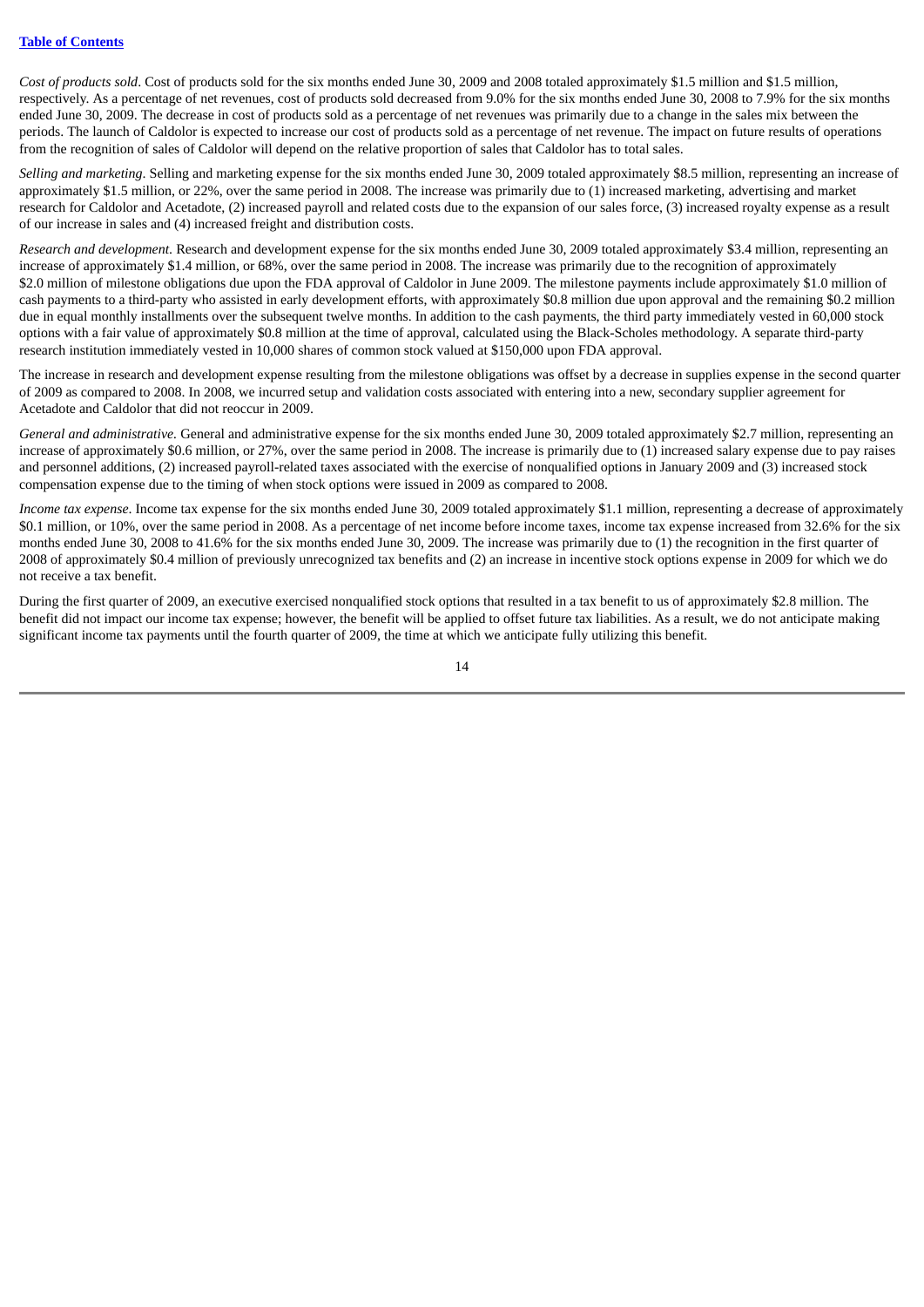#### **LIQUIDITY AND CAPITAL RESOURCES**

#### *Working Capital*

Our primary sources of liquidity are cash flows provided by our operations and our borrowings. We believe that our internally generated cash flows and amounts available under our credit facilities will be adequate to service existing debt, finance internal growth and fund capital expenditures. As of December 31, 2008 and June 30, 2009, cash and cash equivalents was \$11.8 million and \$12.5 million, respectively, working capital (current assets minus current liabilities) was \$10.1 million and \$12.0 million, respectively, and our current ratio (current assets to current liabilities) was 2.3x and 2.5x, respectively. As of June 30, 2009, we had an additional \$5.7 million available to us on our line of credit.

On August 10, 2009, the Company completed its initial public offering of 5,000,000 shares of common stock at \$17.00 per share, raising gross proceeds of approximately \$85.0 million. After deducting underwriting discounts of approximately \$6.0 million and estimated offering expenses incurred by us of approximately \$3.9 million, the net proceeds to the Company were approximately \$75.2 million.

In July 2009, we amended our debt agreement with Bank of America to provide for \$18.0 million in term debt and a \$4.0 million revolving credit facility. We used \$4.2 million of the proceeds from our initial public offering to repay the outstanding balance from our previous term debt agreement. Further, we used the proceeds from the new term debt to pay in part the minimum statutory tax withholding requirements of approximately \$24.6 million due from option holders who exercised options to purchase shares of our common stock at the pricing of our initial public offering on August 10, 2009. The remaining balance due of approximately \$6.6 million related to the minimum statutory tax withholding requirements was funded by our existing cash balances. As a result of the exercise, the Company recognized a tax benefit of approximately \$25.5 million. A portion of this benefit is expected to be used in 2009, and the remainder will be used to offset future tax liabilities.

The following table summarizes our net changes in cash and cash equivalents for the six months ended June 30, 2008 and 2009:

|                                                          | <b>Six Months Ended June 30,</b><br>2008<br>(in thousands) | 2009  |
|----------------------------------------------------------|------------------------------------------------------------|-------|
| Net cash provided by (used in):                          |                                                            |       |
| Operating activities                                     | 2,902<br>\$.                                               | 1.269 |
| Investing activities                                     | (96)                                                       | (120) |
| <b>Financing activities</b>                              | (3,303)                                                    | (447) |
| Net (decrease) increase in cash and cash equivalents (1) | (498)                                                      | 702   |

(1) The sum of the individual amounts may not agree due to rounding.

Cash provided by operating activities for the six months ended June 30, 2009 of approximately \$1.3 million was primarily due to net income of approximately \$1.5 million offset by an increase in our accounts receivable balance of approximately \$0.1 million.

Cash used by investing activities for the six months ended June 30, 2009 of approximately \$0.1 million was primarily due to the purchase of property and equipment.

Cash used by financing activities for the six months ended June 30, 2009 of approximately \$0.4 million was primarily due to principal payments on our term debt of \$0.4 million.

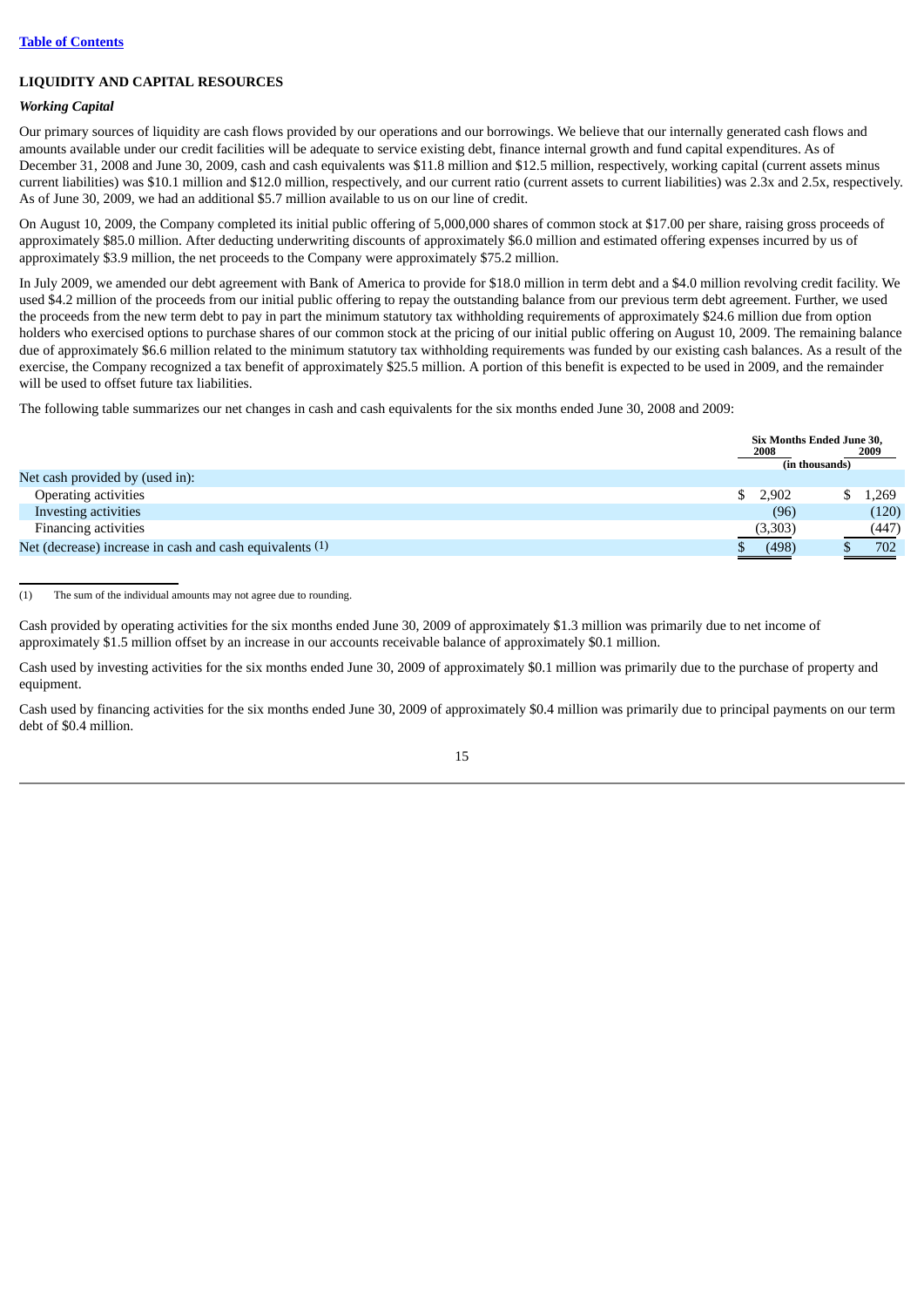#### **OFF-BALANCE SHEET ARRANGEMENTS**

<span id="page-18-0"></span>During the six months ended June 30, 2009, we did not engage in any off-balance sheet arrangements.

# **ITEM 3: QUANTITATIVE AND QUALITATIVE DISCLOSURES ABOUT MARKET RISK**

# **Interest Rate Risk**

We are exposed to market risk related to changes in interest rates on our revolving credit facility and our term note payable. We do not utilize derivative financial instruments or other market risk-sensitive instruments to manage exposure to interest rate changes. The main objective of our cash investment activities is to preserve principal while maximizing interest income through low-risk investments.

The interest rate related to borrowings under our revolving credit facility and term debt is a variable rate of LIBOR plus an applicable margin, as defined in the debt agreement (3.81% at June 30, 2009). As of June 30, 2009, we had outstanding borrowings of approximately \$6.4 million under our revolving credit facility and term debt combined. If interest rates increased by 1.0%, our annual interest expense on our borrowings would increase by approximately \$64,000.

#### **Exchange Rate Risk**

While we operate primarily in the U.S., we are exposed to foreign currency risk. Acetadote is manufactured by a supplier that denominates supply prices in Canadian dollars. Additionally, some of our research and development is performed abroad. As of June 30, 2009, our outstanding payables denominated in a foreign currency totaled \$0.2 million.

One of our supply agreements for Caldolor is denominated in Australian dollars. As of June 30, 2009, we have not incurred any costs for purchases of Caldolor from this supplier. The extent of our exposure to foreign currency gains or losses will depend on the quantity of our purchases and the exchange rate at the time the invoices are paid.

Currently, we do not utilize financial instruments to hedge exposure to foreign currency fluctuations. We believe our exposure to foreign currency fluctuation is minimal as our purchases in foreign currency have a maximum exposure of 90 days based on invoice terms, with much of the exposure being limited to 30 days based on the due date of the invoice. Foreign currency exchange gains and losses were not significant for the three and six months ended June 30, 2009. Neither a 10% increase nor decrease from current exchange rates would have a significant effect on our operating results or financial condition.

# <span id="page-18-1"></span>**ITEM 4T: CONTROLS AND PROCEDURES**

We have established disclosure controls and procedures designed to ensure that material information required to be disclosed in our reports filed under the Exchange Act is recorded, processed, summarized and reported within the time periods specified by the Securities and Exchange Commission and that any material information relating to us is accumulated and communicated to our management, including our Chief Executive Officer and Chief Financial Officer, as appropriate to allow timely decisions regarding required disclosures. In designing and evaluating our disclosure controls and procedures, our management recognizes that controls and procedures, no matter how well designed and operated, can provide only reasonable assurance of achieving desired control objectives. In reaching a reasonable level of assurance, our management necessarily was required to apply its judgment in evaluating the cost-benefit relationship of possible controls and procedures.

As required by Exchange Act Rule 13a-15(b), we performed an evaluation, under the supervision and with the participation of our management, including our Chief Executive Officer and Chief Financial Officer, of the effectiveness of the design and operation of our disclosure controls and procedures (as defined in Exchange Act Rules 13a-15(e) and 15d-15(e)) as of the end of the period covered by this

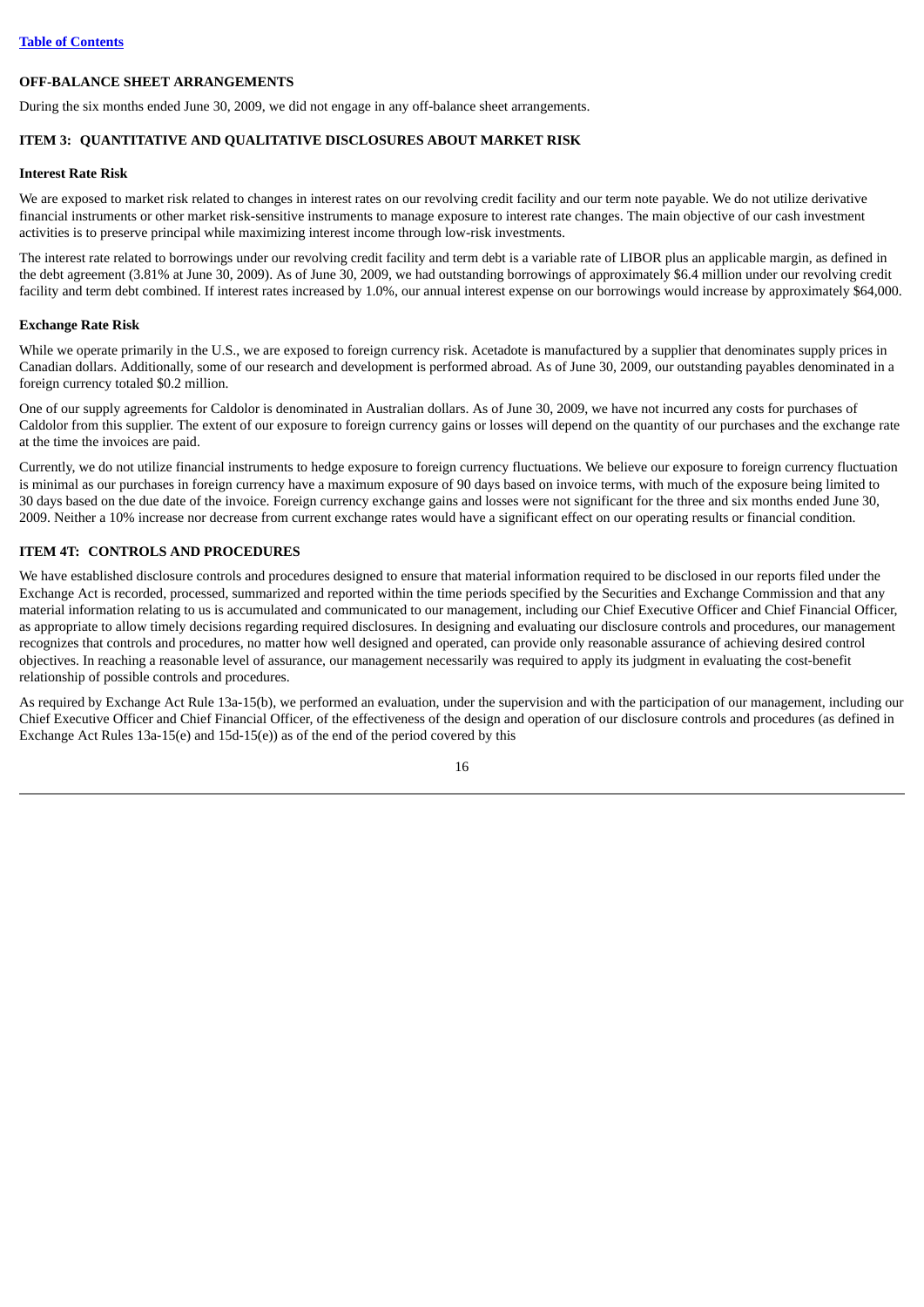report. Based on that evaluation, our Chief Executive Officer and Chief Financial Officer have each concluded that as of June 30, 2009 our disclosure controls and procedures are effective to ensure that information we are required to disclose in reports filed or submitted under the Exchange Act is recorded, processed, summarized and reported within the time periods specified in the Securities and Exchange Commission's rules and forms, and that our controls and procedures designed to ensure that information required to be disclosed by us in such reports is accumulated and communicated to our management, including our Chief Executive Officer and Chief Financial Officer, as appropriate to allow timely decisions regarding required disclosure.

#### <span id="page-19-0"></span>**PART II — OTHER INFORMATION**

# <span id="page-19-1"></span>**ITEM 1: LEGAL PROCEEDINGS**

Except as described below, we are not a party to litigation or other legal proceedings.

During the second quarter of 2006, our Chief Executive, a Vice President of ours, and we were named as co-defendants in Parniani v. Cardinal Health, Inc. et al., Case No. 0:06-cv-02514-PJS-JJG in the U.S. District Court in the District of Minnesota for unspecified damages based on workers' compensation and related claims. In July 2007, the federal district court dismissed the case against us and our officers. The U.S. Court of Appeals for the Eighth Circuit (Eighth Circuit) affirmed this ruling in December 2008. The plaintiff filed a petition for rehearing en banc with the Eighth Circuit in February 2009. After this petition was denied in March 2009, the plaintiff filed a motion for stay of mandate with the Eighth Circuit in April 2009. The Eighth Circuit denied plaintiff's motion for stay of mandate as well as the plaintiff's subsequent motion appealing that denial in April 2009. The plaintiff requested an extension of time to file a petition for writ of certiorari with the U.S. Supreme Court in May 2009. The U.S. Supreme Court granted the plaintiff's extension request until July 14, 2009. The plaintiff did not file a petition for writ of certiorari with the U.S. Supreme Court by the Supreme Court's July 14, 2009 deadline. The plaintiff is a former employee of a third-party service provider to us. The service provider, which was also named as a co-defendant, agreed to assume control of our defense at its cost pursuant to a contract between the service provider and us. Based upon the information available to us to date, we believe that all asserted claims against us and the individual defendants are without merit. However, if any of the plaintiff's claims are deemed to be meritorious upon rehearing, we expect to be indemnified by the service provider so that resolution of this matter is not expected to have a material adverse effect on our future financial results or financial condition.

#### <span id="page-19-2"></span>**ITEM 1A: RISK FACTORS**

Information regarding risk factors appears under "Risk Factors" on pages 7 through 22 and "Special note regarding forward-looking statements" on page 23 of our Prospectus filed pursuant to Rule 424(b) under the Securities act filed with the SEC on August 12, 2009. There have been no material changes in these risk factors.

# <span id="page-19-3"></span>**ITEM 2: UNREGISTERED SALES OF EQUITY SECURITIES AND USE OF PROCEEDS**

On August 10, 2009, the Company's Registration Statement on Form S-1 (File No. 333-142535) was declared effective for the Company's initial public offering. On August 10, 2009 and pursuant to the Registration Statement, the Company sold 5,000,000 shares of Common Stock at a public offering price of \$17.00 per share. The managing underwriters were UBS Investment Bank, Jefferies & Company, Wells Fargo Securities and Morgan Joseph.

As a result of the initial public offering, the Company received gross proceeds of \$85.0 million. After deducting underwriting discounts and commissions of approximately \$6.0 million and estimated offering expenses paid by the Company of approximately \$3.9 million, the Company received net proceeds of approximately \$75.2 million. None of such payments were direct or indirect payments to directors, officers, general partners of the Company or their associations, to persons owning 10 percent or more of any class of equity securities of the Company or to affiliates of the Company.

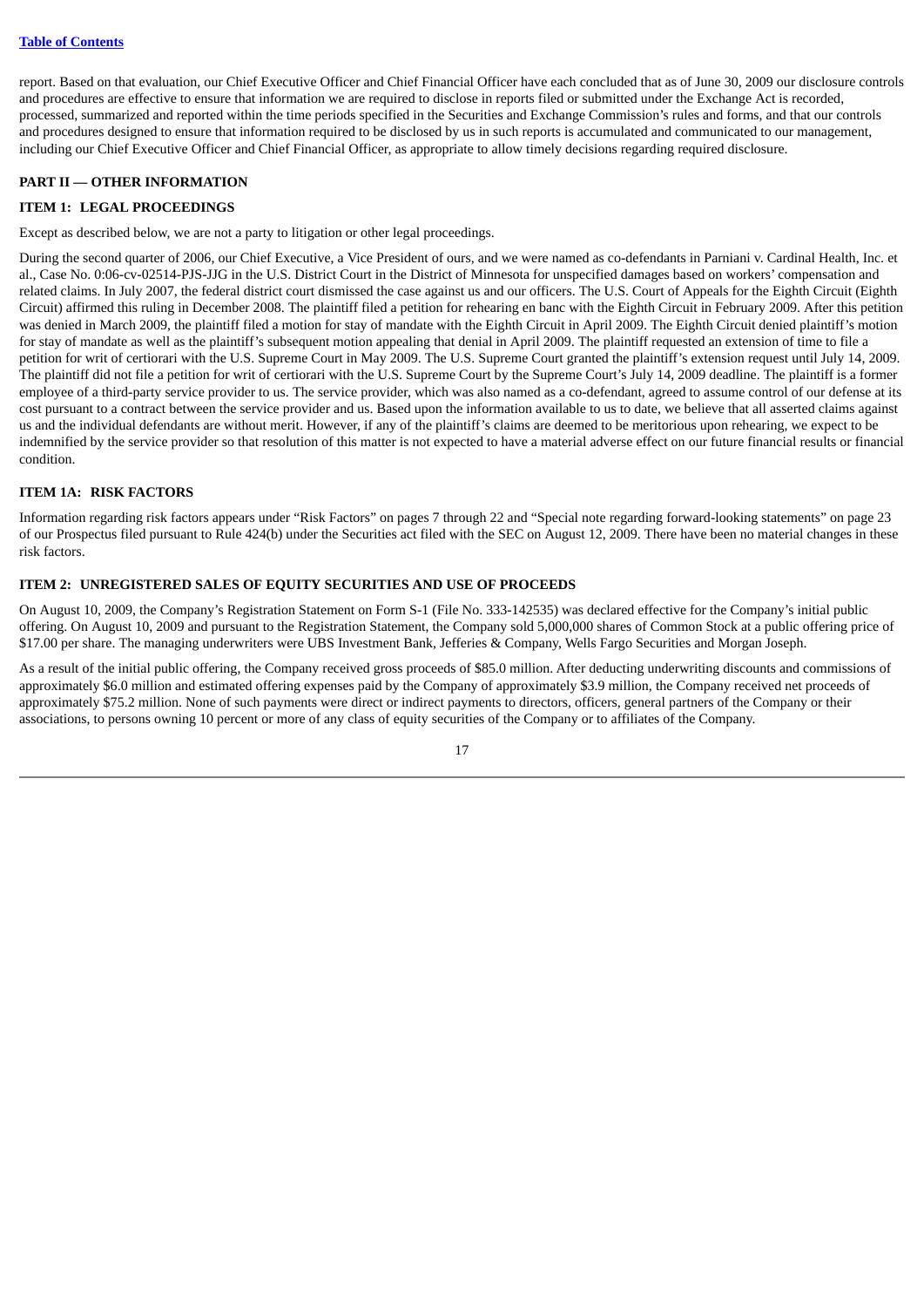The Company used approximately \$4.2 million of the net proceeds to pay off the existing term debt with Bank of America. The remaining proceeds have been invested in money market accounts until the final allocation has been determined. There have been no material changes in the planned expected use of the net proceeds from the offering.

#### <span id="page-20-0"></span>**ITEM 3: DEFAULTS UPON SENIOR SECURITIES**

<span id="page-20-1"></span>None

#### **ITEM 4: SUBMISSION OF MATTERS TO A VOTE OF SECURITY HOLDERS**

Our annual meeting of shareholders was held on April 21, 2009 in Nashville, Tennessee. At the meeting, Dr. Lawrence W. Greer (8,338,681 votes for, 9,067 votes against and 110,000 votes abstained) and Thomas R. Lawrence (8,237,276 votes for, 110,472 votes against and 110,000 votes abstained) were elected to serve a three-year term as directors until 2012. Other directors whose terms continued after the annual meeting included A. J. Kazimi, Martin E. Cearnal and Dr. Robert G. Edwards.

#### <span id="page-20-2"></span>**ITEM 5: OTHER INFORMATION**

<span id="page-20-3"></span>None

#### **ITEM 6: EXHIBITS**

- 31.1 Certification of Chief Executive Officer Pursuant to Rule 13-14(a) of the Securities Exchange Act of 1934 as Adopted Pursuant to Section 302 of the Sarbanes-Oxley Act of 2002.
- 31.2 Certification of Chief Financial Officer Pursuant to Rule 13-14(a) of the Securities Exchange Act of 1934 as Adopted Pursuant to Section 302 of the Sarbanes-Oxley Act of 2002.
- 32.1 Certification of Chief Executive Officer and Chief Financial Officer Pursuant to 18 U.S.C. Section 1350, as Adopted Pursuant to Section 906 of the Sarbanes-Oxley Act of 2002.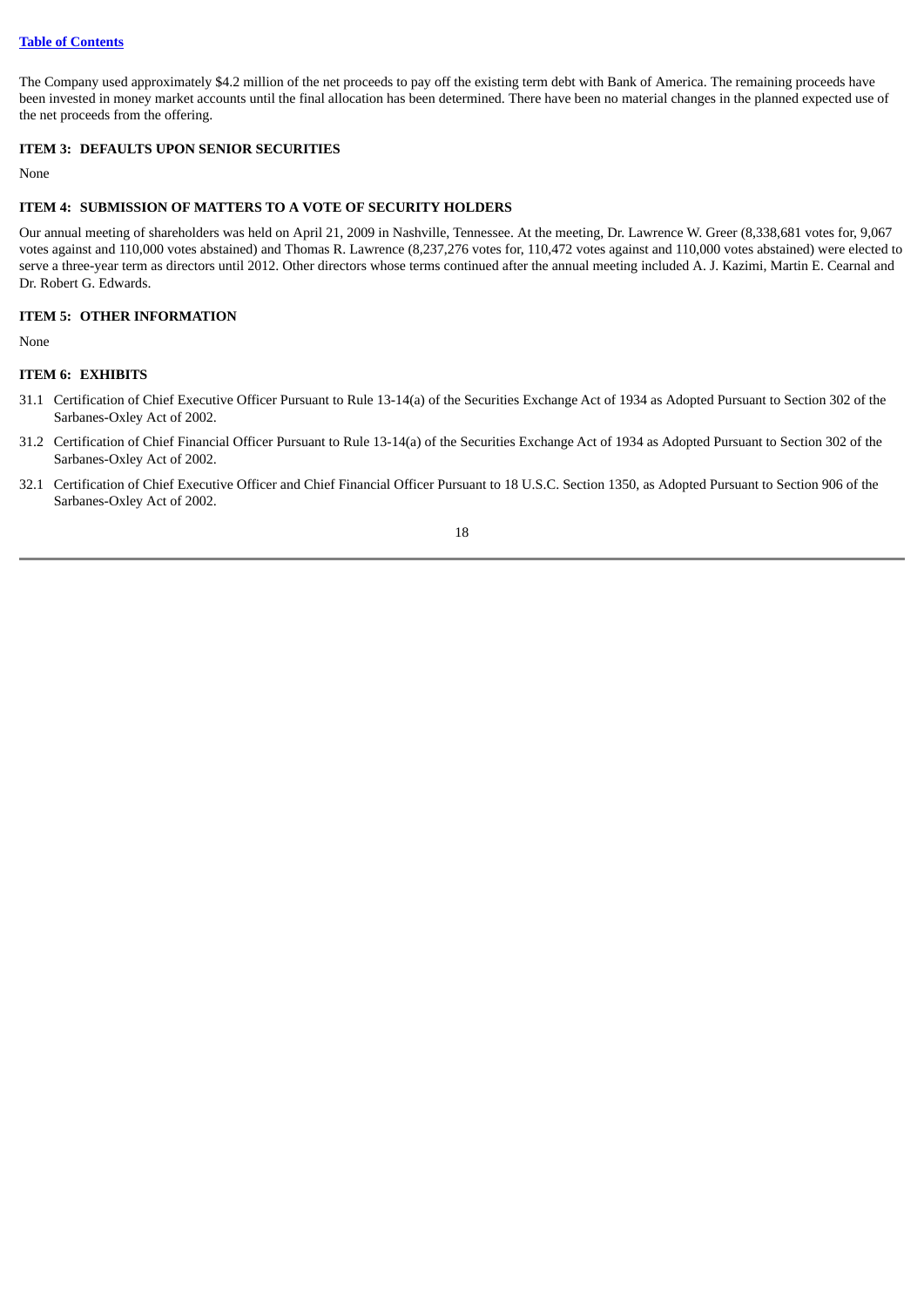# **SIGNATURES**

<span id="page-21-0"></span>Pursuant to the requirements of the Securities Act of 1934, the registrant has duly caused this report to be signed on its behalf by the undersigned thereunto duly authorized.

|                        | Cumberland Pharmaceuticals Inc.                                                                       |  |
|------------------------|-------------------------------------------------------------------------------------------------------|--|
| Dated: August 31, 2009 | By: /s/ A. J. Kazimi<br>A. J. Kazimi<br><b>Chief Executive Officer</b>                                |  |
| Dated: August 31, 2009 | By: /s/ David L. Lowrance<br>David L. Lowrance<br>Vice President and<br>Chief Financial Officer<br>19 |  |
|                        |                                                                                                       |  |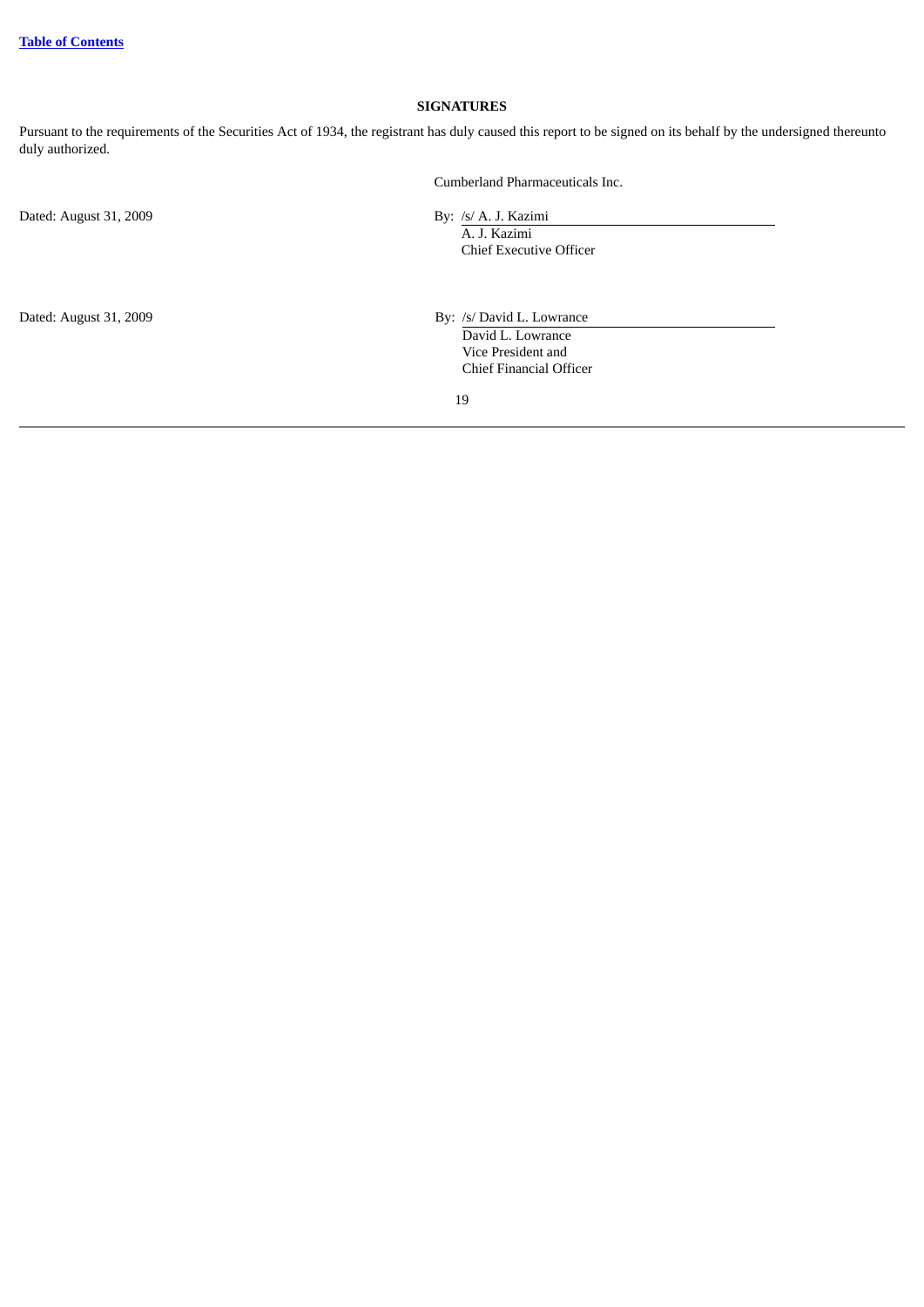# **Index to Exhibits**

- 31.1 Certification of Chief Executive Officer Pursuant to Rule 13-14(a) of the Securities Exchange Act of 1934 as Adopted Pursuant to Section 302 of the Sarbanes-Oxley Act of 2002.
- 31.2 Certification of Chief Financial Officer Pursuant to Rule 13-14(a) of the Securities Exchange Act of 1934 as Adopted Pursuant to Section 302 of the Sarbanes-Oxley Act of 2002.
- 32.1 Certification of Chief Executive Officer and Chief Financial Officer Pursuant to 18 U.S.C. Section 1350, as Adopted Pursuant to Section 906 of the Sarbanes-Oxley Act of 2002.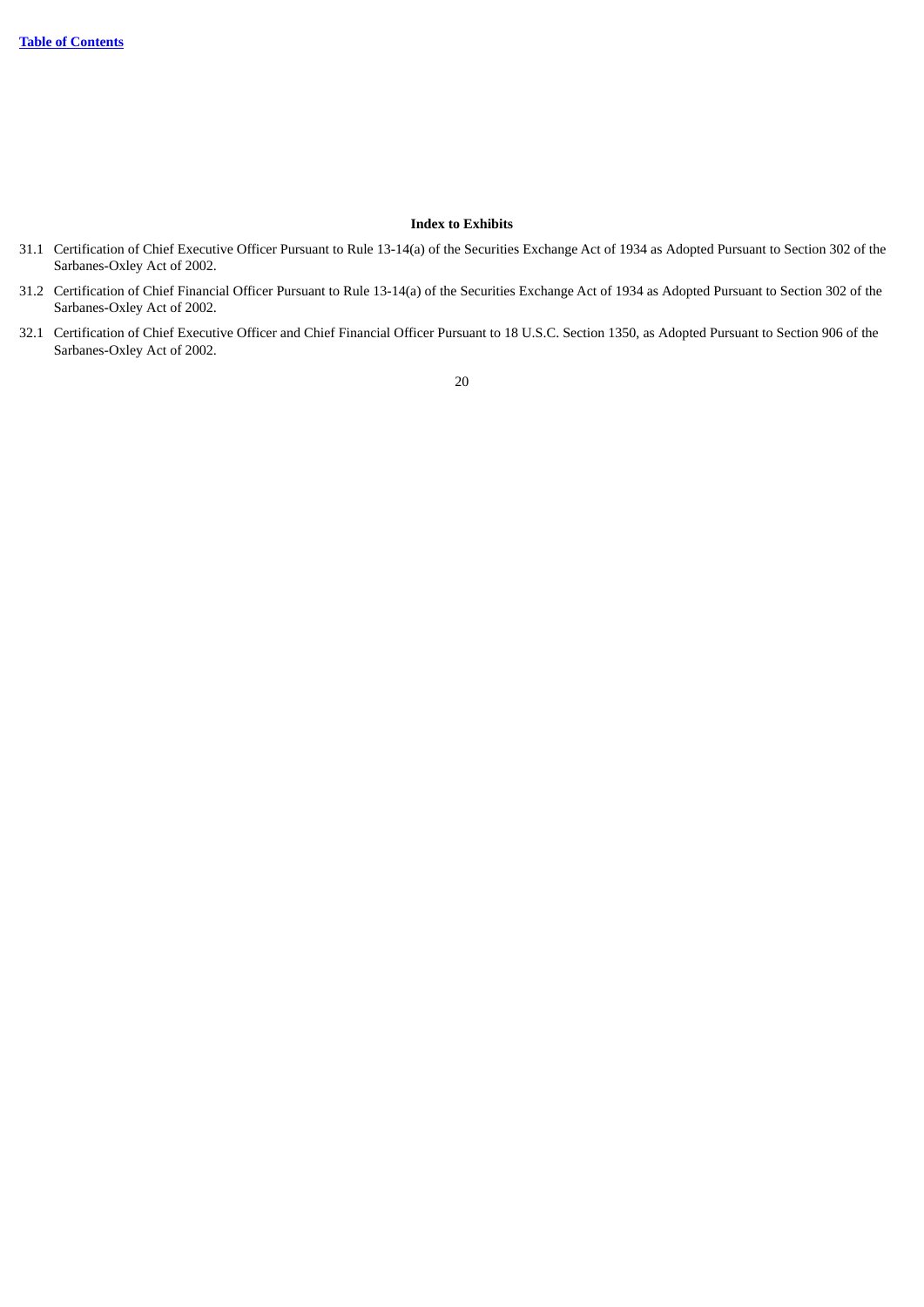#### **CERTIFICATION OF CHIEF EXECUTIVE OFFICER PURSUANT TO SECTION 302 OF THE SARBANES-OXLEY ACT OF 2002**

I, A. J. Kazimi, certify that:

- 1. I have reviewed this Form 10-Q of Cumberland Pharmaceuticals Inc.;
- 2. Based on my knowledge, this report does not contain any untrue statement of a material fact or omit to state a material fact necessary to make the statements made, in light of the circumstances under which such statements were made, not misleading with respect to the period covered by this report;
- 3. Based on my knowledge, the financial statements, and other financial information included in this report, fairly present in all material respects the financial condition, results of operations and cash flows of the registrant as of, and for, the periods presented in this report;
- 4. The registrant's other certifying officer and I are responsible for establishing and maintaining disclosure controls and procedures (as defined in Exchange Act Rules 13a-15(e) and 15d-15(e)) for the registrant and have:
	- (a) Designed such disclosure controls and procedures, or caused such disclosure controls and procedures to be designed under our supervision, to ensure that material information relating to the registrant, including its consolidated subsidiaries, is made known to us by others within those entities, particularly during the period in which this report is being prepared;
	- (b) Evaluated the effectiveness of the registrant's disclosure controls and procedures and presented in this report our conclusions about the effectiveness of the disclosure controls and procedures, as of the end of the period covered by this report based on such evaluation; and
	- (c) Disclosed in this report any change in the registrant's internal control over financial reporting that occurred during the registrant's most recent fiscal quarter (the registrant's fourth fiscal quarter in the case of an annual report) that has materially affected, or is reasonably likely to materially affect, the registrant's internal control over financial reporting; and
- 5. The registrant's other certifying officer and I have disclosed, based on our most recent evaluation of internal control over financial reporting, to the registrant's auditors and the audit committee of the registrant's board of directors (or persons performing the equivalent functions):
	- (a) All significant deficiencies and material weaknesses in the design or operation of internal control over financial reporting which are reasonably likely to adversely affect the registrant's ability to record, process, summarize and report financial information; and
	- (b) Any fraud, whether or not material, that involves management or other employees who have a significant role in the registrant's internal control over financial reporting.

August 31, 2009 By: /s/ A. J. Kazimi

A. J. Kazimi Chief Executive Officer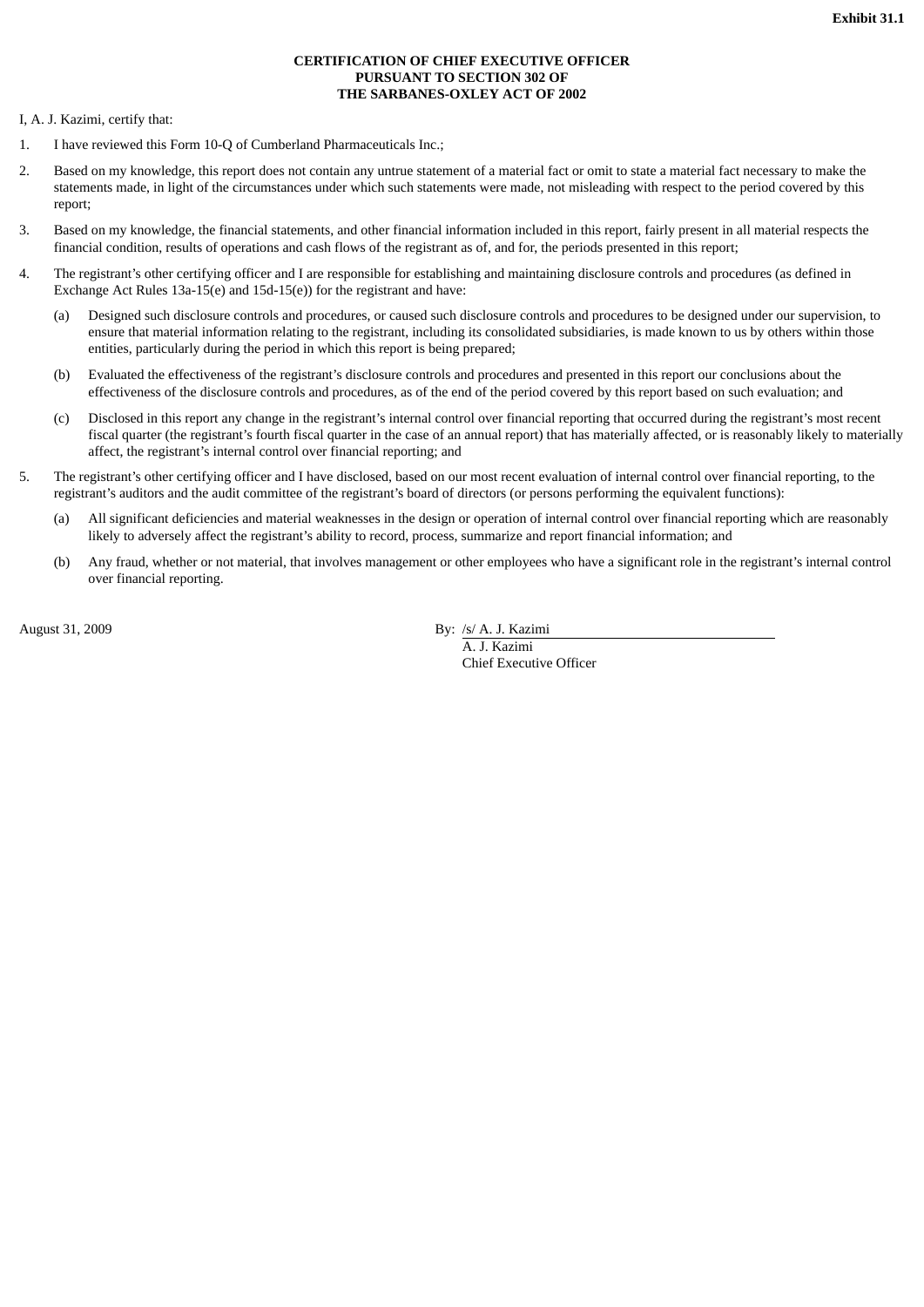#### **CERTIFICATION OF CHIEF FINANCIAL OFFICER PURSUANT TO SECTION 302 OF THE SARBANES-OXLEY ACT OF 2002**

I, David L. Lowrance, certify that:

- 1. I have reviewed this Form 10-Q of Cumberland Pharmaceuticals Inc.;
- 2. Based on my knowledge, this report does not contain any untrue statement of a material fact or omit to state a material fact necessary to make the statements made, in light of the circumstances under which such statements were made, not misleading with respect to the period covered by this report;
- 3. Based on my knowledge, the financial statements, and other financial information included in this report, fairly present in all material respects the financial condition, results of operations and cash flows of the registrant as of, and for, the periods presented in this report;
- 4. The registrant's other certifying officer and I are responsible for establishing and maintaining disclosure controls and procedures (as defined in Exchange Act Rules 13a-15(e) and 15d-15(e)) for the registrant and have:
	- (a) Designed such disclosure controls and procedures, or caused such disclosure controls and procedures to be designed under our supervision, to ensure that material information relating to the registrant, including its consolidated subsidiaries, is made known to us by others within those entities, particularly during the period in which this report is being prepared;
	- (b) Evaluated the effectiveness of the registrant's disclosure controls and procedures and presented in this report our conclusions about the effectiveness of the disclosure controls and procedures, as of the end of the period covered by this report based on such evaluation; and
	- (c) Disclosed in this report any change in the registrant's internal control over financial reporting that occurred during the registrant's most recent fiscal quarter (the registrant's fourth fiscal quarter in the case of an annual report) that has materially affected, or is reasonably likely to materially affect, the registrant's internal control over financial reporting; and
- 5. The registrant's other certifying officer and I have disclosed, based on our most recent evaluation of internal control over financial reporting, to the registrant's auditors and the audit committee of the registrant's board of directors (or persons performing the equivalent functions):
	- (a) All significant deficiencies and material weaknesses in the design or operation of internal control over financial reporting which are reasonably likely to adversely affect the registrant's ability to record, process, summarize and report financial information; and
	- (b) Any fraud, whether or not material, that involves management or other employees who have a significant role in the registrant's internal control over financial reporting.

August 31, 2009 **By:** /s/ David L. Lowrance

David L. Lowrance Vice President and Chief Financial Officer